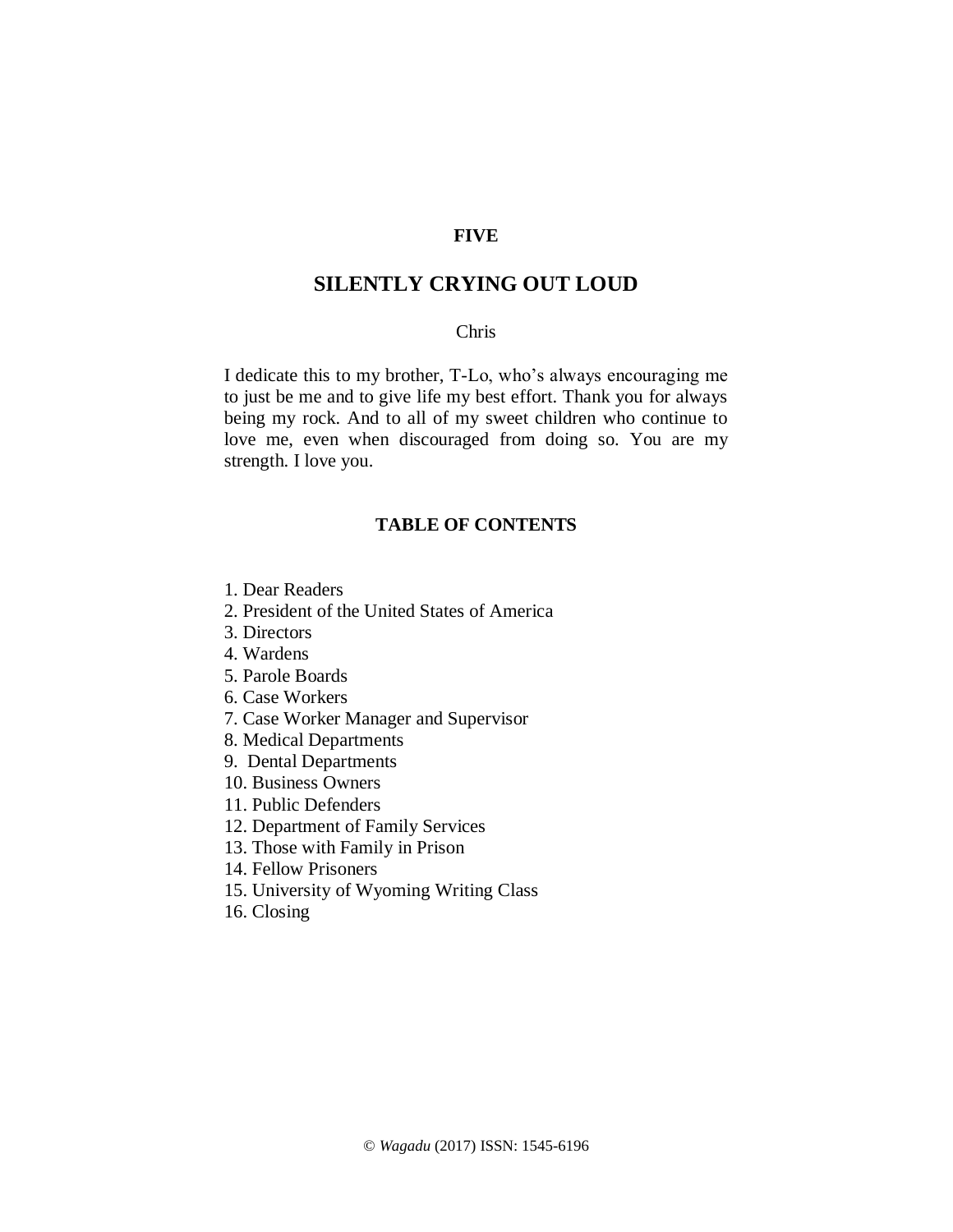"For the LORD heareth the poor, and despiseth not his prisoners" (KJV Psalms 69:33)

Hello, my name is Chris. I'd like to walk you through a journey on what many of us experience while incarcerated. This is not my first time in prison or even my first prison. Of course, hopefully it will be my last.

I am writing this because I feel we have been let down by the very people we've placed our trust in. We come to prison hoping we will get "rehabilitation." We set goals and beg staff to help us achieve them. We don't understand why we have to beg for help. We thought that was the actual reason we came here. An example from my personal experience is this: while talking to two case workers about taking some classes that have been on my case plan for years, they told me to get signed up. I crossed my arms, blinked my eyes and nodded my head, like on *I Dream of Jeannie*. I asked, "Did it work?" One case worker laughed and said, "I'm serious." I said, "So am I. I don't have access to a computer to sign myself up— you do. If it were up to me, I'd have taken those classes years ago."

The expectation to do the absolute impossible is so overwhelming. The majority of us are working toward change. It's a terribly slow process. I personally don't feel it would be so slow if we received the help and encouragement we were promised upon being sent to prison. I have written a series of letters that discuss some of our thoughts and feelings to the people who affect or are affected by the prison system. These letters range from the prisoners all the way up to the President of the United States. They are not directed toward any one prison, but all prisons in America.

While we live inside the prison, we are not allowed to speak of what we want or need. We are the silent voices crying out loud. I have been given an opportunity to write about my experiences. I have chosen to try to speak for inmates in general. As I mentioned earlier, I am not focusing on one prison, but all prisons, for women and for men. I am not addressing every single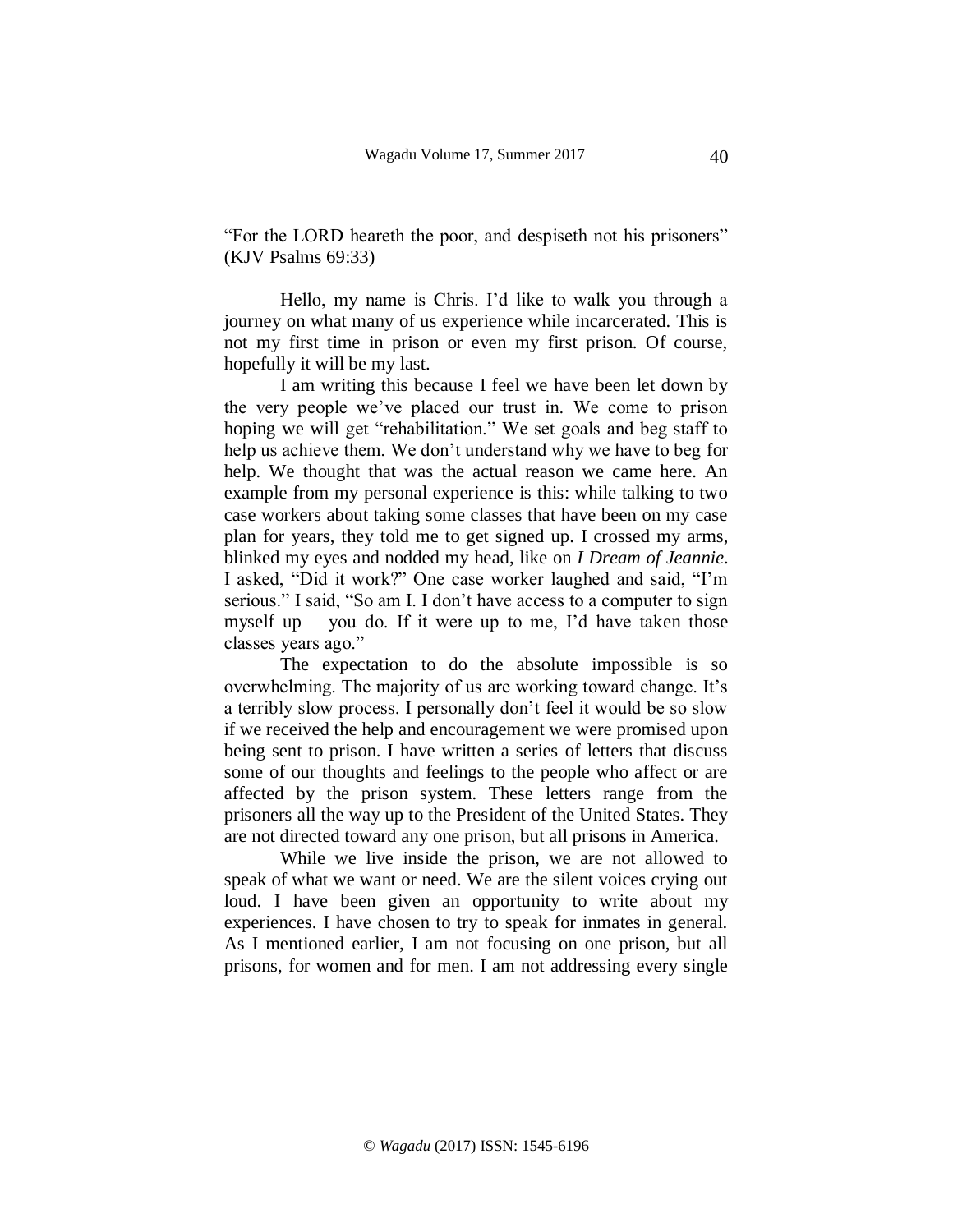issue. I have chosen to be direct and to the point, as I know no other way.

I hope these letters will empower other prisoners to speak what needs to be spoken rather than continue to say what is expected of us when the public is involved. The truth needs to be told. I will not apologize if I offend you. What I will do is ask you to look inside yourself and ask, "*Why* am I offended?" Is it because this issue is so close to home? If so, ask yourself, "What can I do, starting right now, to make a change?"

Since so many people are being incarcerated, as seemingly the "only option," eventually it will be your Grandmammy in prison. Will she be treated fairly? There are inmates that will not agree with what I've said or my approach. That is okay with me. However, I encourage those same inmates to ask themselves what they would like to be different, then express it. This, of course, is to only encourage people to express themselves in an intelligent manner. Rioting will not bring positive results nationwide. I ask that you open your hearts and truly listen. Then, become the change.

When we come to prison we are already emotionally broken. We know we need a psychological, spiritual, and emotional overhaul. We steel ourselves for doing just that. We expect to look deep inside ourselves to fix the parts of us we don't like. We know these will be painful. However, we also expect to receive support while going through this grief process, just as the un-incarcerated would and should receive. What we don't expect is to be shamed and degraded while we are grieving. We don't expect to be told we are beneath the scum that cockroaches call scum. We come with open hearts, minds, and souls looking for rehabilitation and leave, if we're allowed to leave, feeling like we have been in psychological and spiritual warfare.

Sincerely, from my heart of hearts,

Chris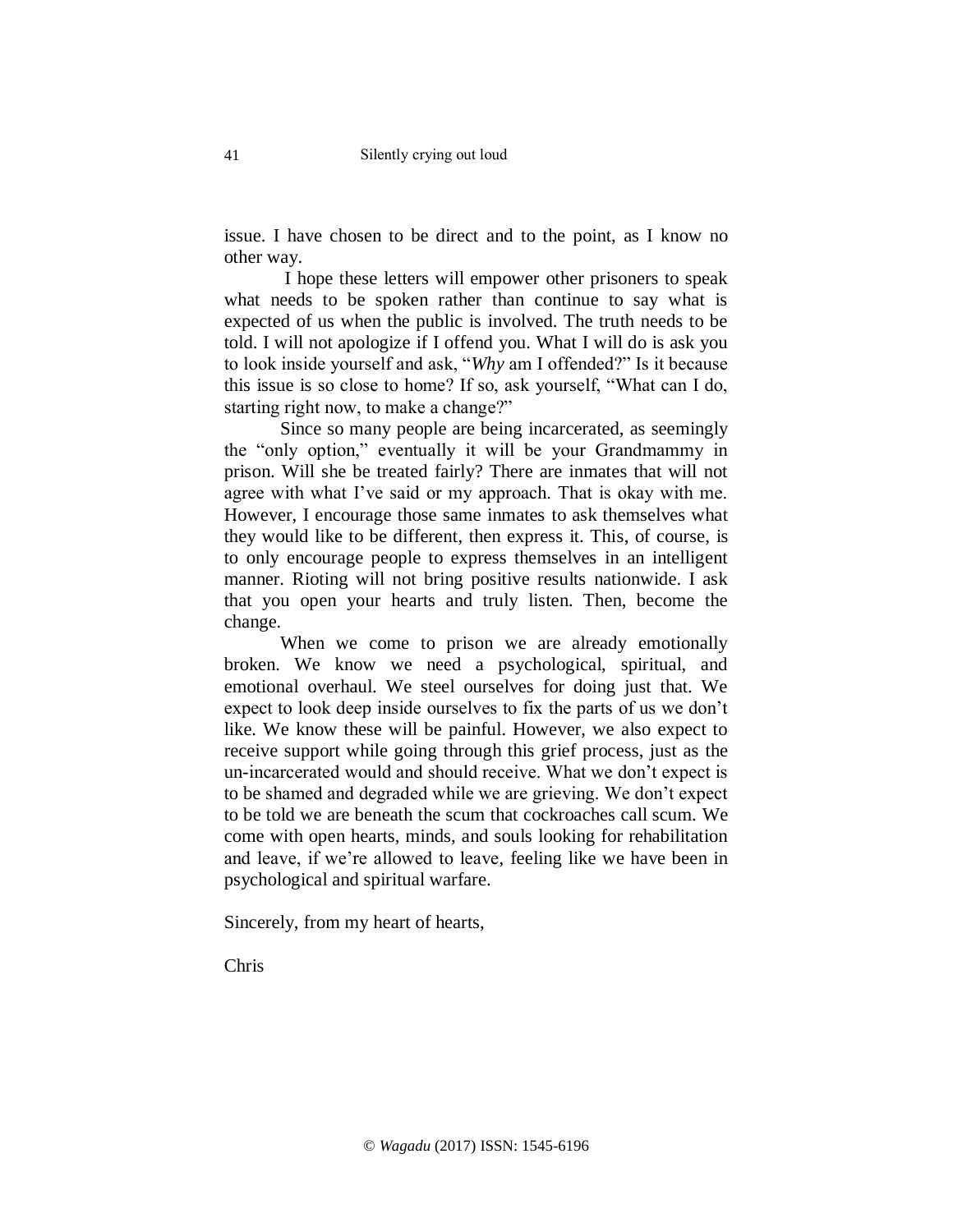Dear President of the United States of America,

We see commercials where animals are sad because their owners have left them unattended in a cage. There are two of us in a room smaller than our bathrooms at home. In fact, two of us are in a one-person cell. Are you saying that because we broke the laws of man that we're to be treated less than household pets?

Society expects "rehabilitation," yet when we enter these walls, we are dehumanized, which is in fact the exact opposite of rehabilitation. We grieve what happened to people in Nazi concentration camps, yet choose to incarcerate moms, dads, grandparents, charge children as adults, where they are denied nutrition, sunshine, space, human contact, exercise, basic employment, even the education they're promised. When do we/you start facing the reality of what mass incarceration is doing to our great United States of America? When do we stop playing "prison reform" and do an entire prison overhaul? A suggestion would be to ask actual prisoners, current and prior, what prisons need and don't need. Then take their advice. Keep it simple. You are the voice of an entire country. Will you be a voice for us?

I am not sure if you are familiar with Abraham Maslow's Hierarchy of Needs. Maslow's Hierarchy of Needs describes five separate stages of human needs that motivate our human behaviors. Maslow theorizes that humans must focus on their basic needs, survival needs, until they are met. Until our survival needs are met,



we as human beings cannot begin to... Well, anything else.

As a child, I was passed from one foster family to another. I also

© *Wagadu* (2017) ISSN: 1545-6196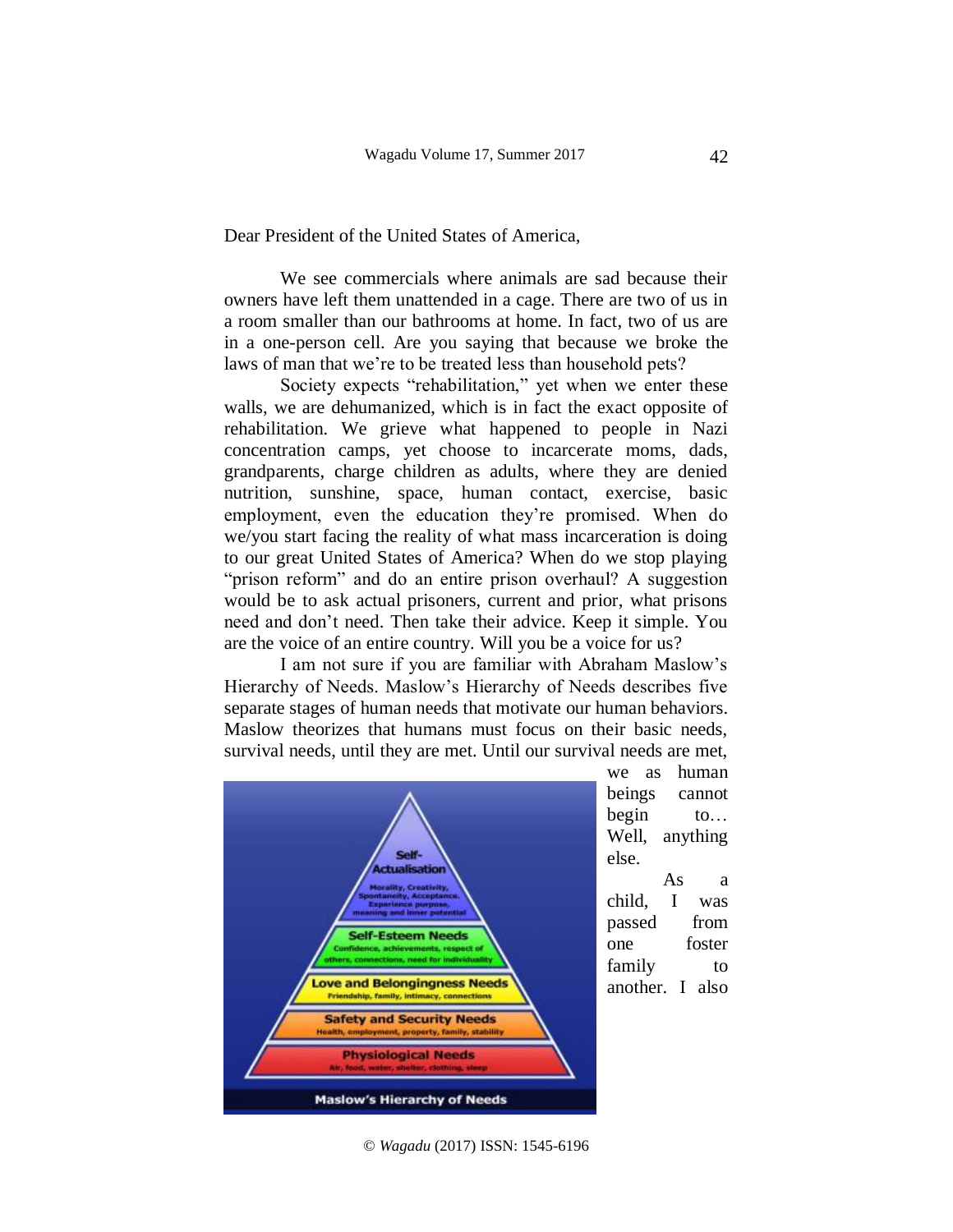lived with my real father for 3-4 years after which I was adopted at age 9. At age 11 I was placed back in foster care. I was sent back to my adopted mom's home at 13. I moved out on my own at age 14, and I have been on my own ever since.

I was finally free from rape and daily beatings. I was also never again locked in a closet, left unfed, and no one tried to drown me in the bathtub, or burn my face with scalding hot water. I was even allowed to sleep lying down. These examples don't even begin to speak to the horrors I lived or the tapes that replay in my head every single day. At no time in my life have I ever been able to move to the "love and belonging" stage of Maslow's Hierarchy of Needs. Other than my children and brother, I don't understand the concept of love. It is foreign because I've not experienced it. Yet I grew up in a system that was supposed to do more for me than my parents.

While in prison, I have personally begged for therapeutic treatment specific to post-traumatic stress disorder (PTSD). I was told that my "mental health safety" is not in policy. Not having PTSD therapy in prisons is akin to telling a war veteran he must remember the war daily but will not be given therapy.

When rehabilitation doesn't raise us above the bottom two levels either, how are we expected to know how to self-actualize, which is what rehabilitation is intended to be directed towards? If you/we could reform the system of rehabilitation to let us at least know we are loved and belong to the human race, it would be a step in the right direction. Such as teaching all inmates that even though we have made mistakes, we are not a mistake. We are all still worthy of love, kindness, patience, and acceptance, not shame, abandonment, and dehumanization.

I think, therefore I am. We think, therefore we are. While in our writing class, preparing our publications, we were given a free writing exercise. We were to take a landscape and describe it as an experience. We were only given a few minutes to do so. This is the experience I wrote. It is also an example of what our first thoughts are like and why many of us become prisoners, especially within ourselves. It is my hope that you can finally see us as the real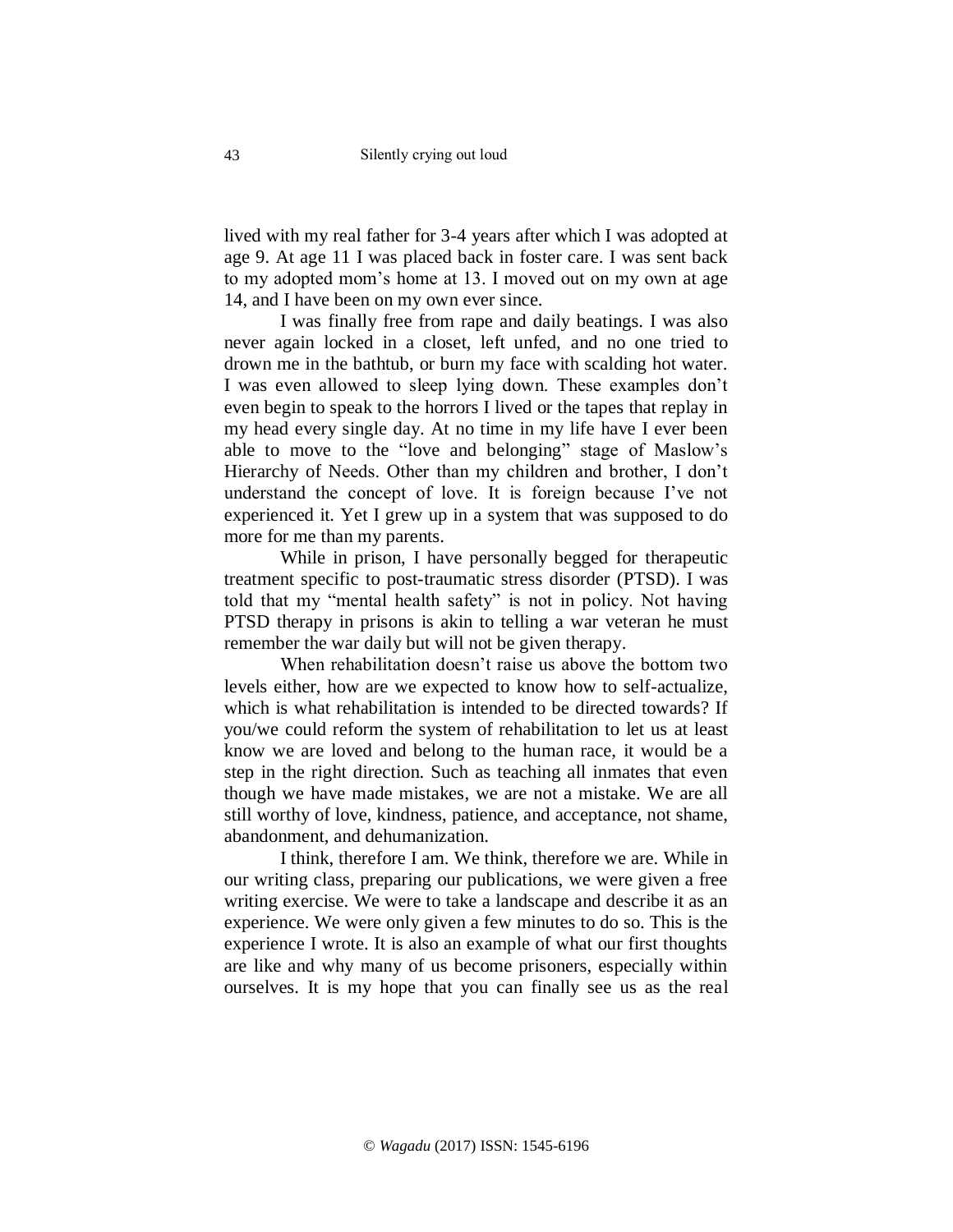human beings that we are. Humans that deserve compassion, the same as you.

"When I was a child still living in Louisiana, we had fields on 3 sides of our home and woods as our back yard. In the middle of the woods was a trail that walked us to a creek that ran into the Gulf of Mexico. Although the woods could be scary because of the wild animals, such as tree snakes, that we couldn't see, the woods were my safest place of my childhood. My brother and I would run to the woods to hide from our dad if we had the opportunity to know he was coming. We would hide behind or in trees or sometimes run all the way to the creek and hide in bushes there. Even though my heart would be racing from anxiety, I always knew I was safer in the woods. As an adult, I can see how I could picture my emotions separately hiding behind different trees. Hiding from me and themselves, at times running all the way to the creek. To the deepest, safest place within me."

## Thank you for listening.

"And he changeth the times and the seasons: he removeth kings, and setteth up kings: he giveth wisdom unto the wise, and knowledge to them that know understanding: He revealeth the deep and secret things: he knoweth what is in the darkness, and the light dwelleth with him." (KJV, Daniel 2:21-22)

#### Directors:

I asked a few of the ladies what they'd like to say to you. Most of them spoke about gender equality in prisons. In general, men's prisons have more to keep them busy, such as recreation and leisure activities such as pool tables, leather shops, play stations, weight rooms, basketball courts, and baseball fields. They are also given opportunities to learn skilled trades that will help them to find work as firefighters, carpenters, electricians, and much more. Women in prison are given access to yarn, needle and thread,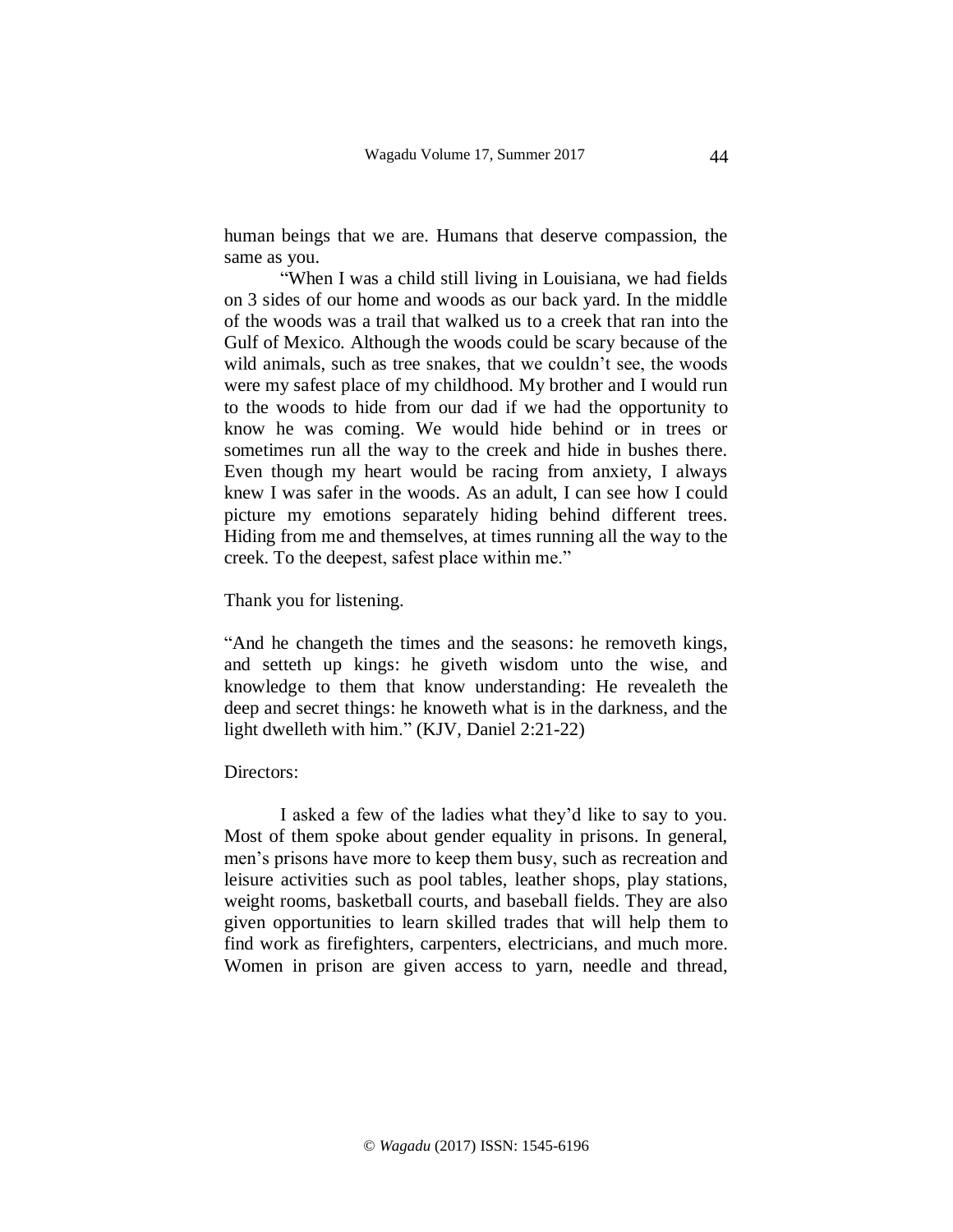beading, and drawing materials. Our jobs consist of cooking, cleaning, sewing and very basic lawn care.

We, as women, would appreciate being given the same opportunities for success as men. Honestly, we already know how to take care of "home necessities." We would like to know we are worthy of more than being barefoot and pregnant. This is not a job skill, but a lifetime expectation for us. It's not that we are ungrateful for what we have. We are grateful. However, we would like equal opportunity. Also, in regards to equality, men are generally given less time for the same crimes. In Intensive Treatments Units, men's programs are 6-9 months and women's are 12-16 months. What can we do to help with overcrowding of women's prisons? We would like to receive some consideration as well. Reform equals change.

We would like to see some incentives for doing well. Although we are given "good time" toward release, the good time we've earned can be taken away. How can something already earned be taken away? An idea was suggested: "If we go one year without any write-ups at all, could that earn us extra good time?" Or maybe the women could be allowed places such as Honor Farms where we can work outdoors and learn skills. We understand you are very busy, but would it be possible to have one day a year where you and staff speak to the inmates? We could use open communication and exchange thoughts, fears, expectations, promote new ideas, and brainstorm. Respectfully, if you have maybe six prisons in your jurisdiction, that's only six days per year.

I personally have two ideas that I feel would help all prisons across the United States. The first is: prisoners should be allowed to teach what they have learned to other prisoners. We learn best by teaching what we have learned to others. Also, it would teach accountability, responsibility, address attitude and behavior, show leadership and equality. This would address budget cuts as inmates only make \$.05-\$1.50 an hour or volunteer points. The second idea being: all prisons should have a large garden in summer and greenhouses in winter. This would allow prisons to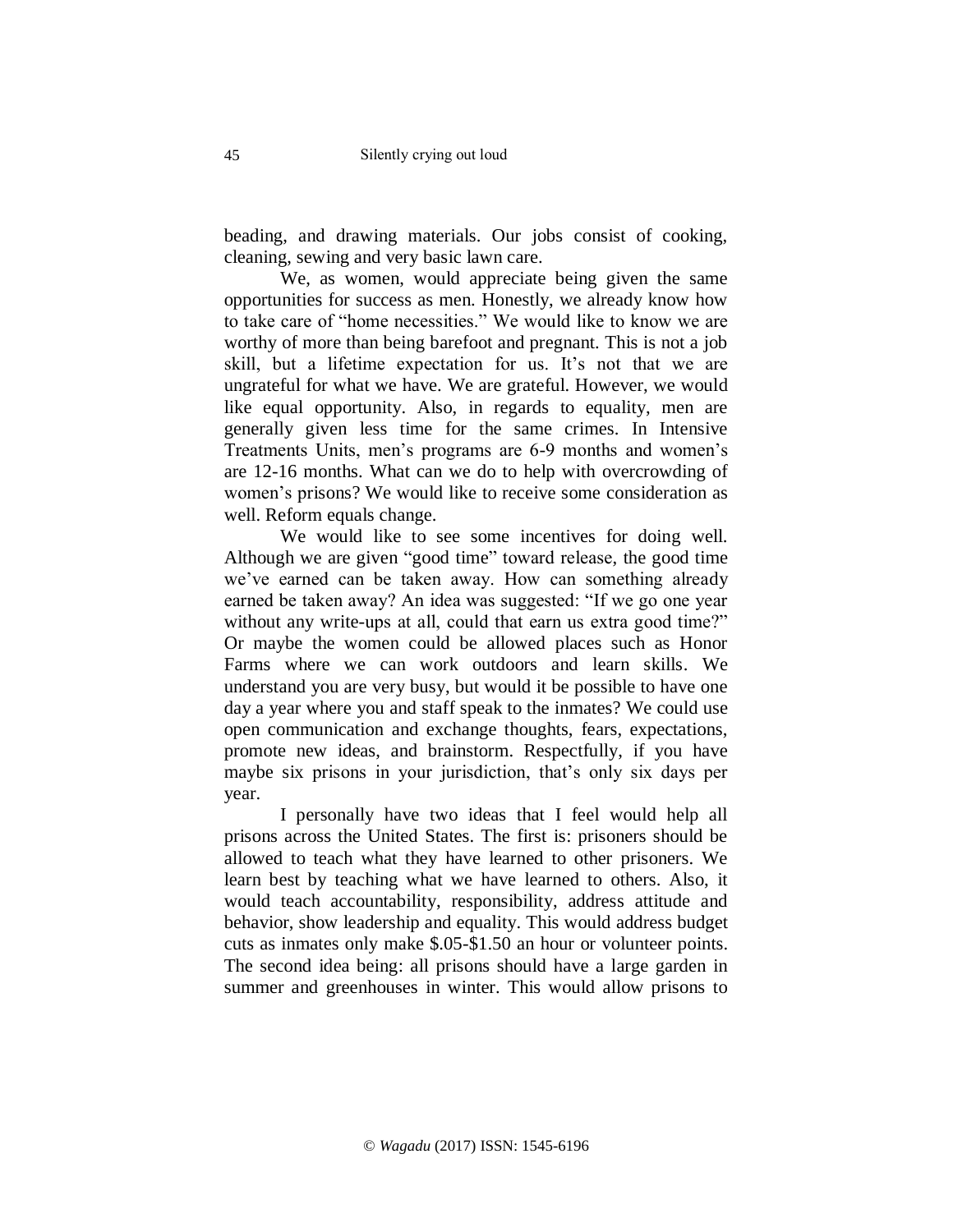produce healthy foods, cut costs from buying wilted, rotten, stale foods, and create in-house employment. This would teach prisoners they can be self-sufficient, creative, caring, nurturing, consistent, and responsible— regardless of gender. With both of these ideas, prisoners could see self-improvement, take pride in what they're accomplishing, give back to their communities, and know the feeling of achieving success due to their own personal efforts.

We would like to ask you to visit the prisons you direct. Could you show up unannounced? Do you know how things are addressed when prison staff knows you're not around? When we had a suicide attempt, two of us ran up and down the hallways, pushing every button connecting us to the control room, looking for just one officer or a response from control. It was a very long time before we spotted an officer and we never received a response from control. When you come, Director, there are staff members in every walkway. When you are here, they smile at and talk to us. When you are not here, they scream at times and make comments like, "Why should I be nice?" We want to say we deserve to be treated with kindness, but we also know if we say this, the result is a write-up for being disrespectful.

We wonder, do you approve of inmates being screamed at while attempting basic exercises such as going to eat a meal? I am sure your nerves would be on edge if the managers of the restaurant you and your family were eating in proceeded to scream at you like a drill sergeant or worse because you laughed at the table.

Do you believe your staff should "lead by example?" Would you hold staff accountable if you saw negative behaviors? Or would you duck your head and walk away? What can you do to be the change?

Thank you for listening.

"If we live in the Spirit, let us also walk in the Spirit" (Galatians 5:25).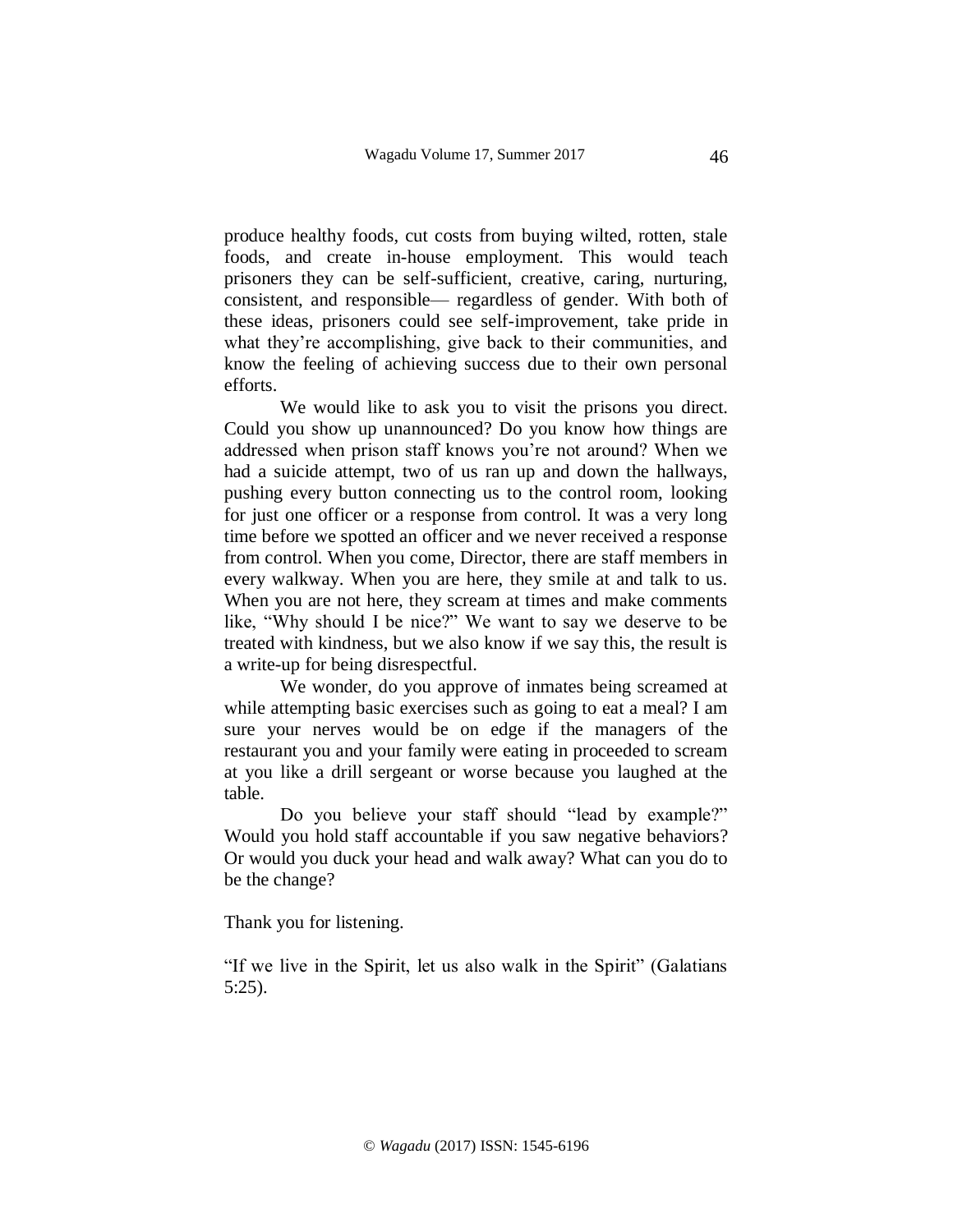Wardens:

So many Wardens come and go. Unfortunately, before you go, most of you didn't have the courage to stand up to the corruption. You either brushed it under the rug so your staff wouldn't look bad or you fed into it.

Our prison systems really need truly courageous people in charge. If you know your staff is violating basic human rights along with policy and procedure, it's actually within your ability to stop them. If every Warden is supposed to bring change, why is our prison system still the same? You want us to change. Well, we have the same expectation of you. Be the positive change you want to see. It is within your power to make a difference. Please! Make a difference. "But the Lord said unto Samuel, Look not on his countenance, or on the height of his stature; because I have refused him: for the Lord seeth not as man seeth; for man looketh on the outward appearance, but the Lord looketh on the heart" (KJV 1 Samuel 16:7).

Parole Boards:

When we come in front of you, we usually have a mental plan as to what we'd like to present. Sometimes we write it out using note cards. When we get in front of you, it seems as if our speaking apparatuses detach themselves from our thinking apparatuses. We draw a complete blank, not remembering our own achievements or classes we have taken. When we look at our carefully-written note cards, it becomes hard to focus, no longer able to see words, only a jumbled conglomeration of, "Man, I'm nervous. I want to say the right things, but I can't think straight!" in our minds. It is almost terrifying. Especially the second or third time. We hope you'll know we've worked so hard. Then when given our chance, we manage to say nothing we wanted to convey.

We are asking you to give us a second to catch our breath as we walk in the room and take it all in. Then, smile and say hello to us. One gentleman who has been on my last two parole board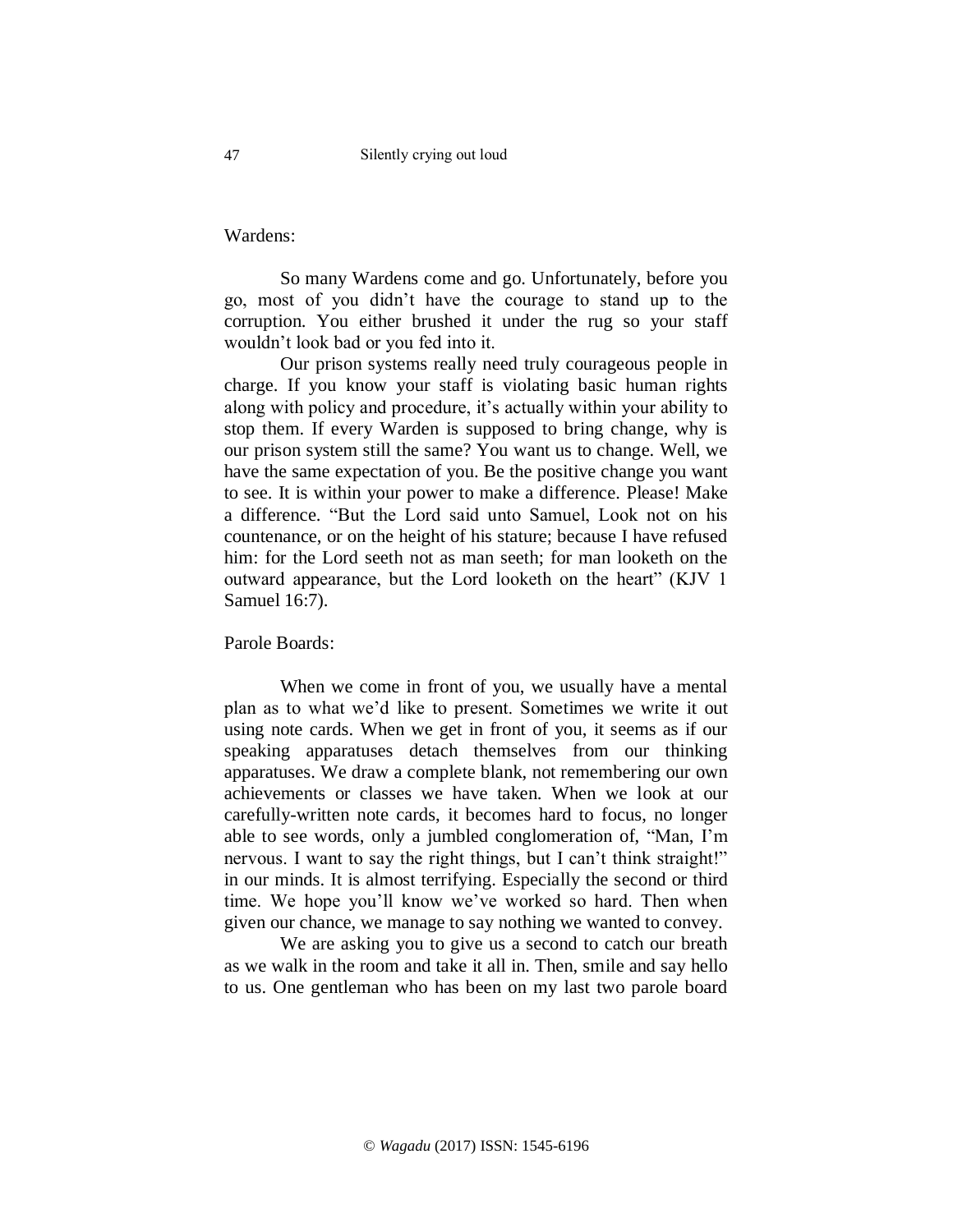panels has been very curt each time. It's like he's upset with me before I have even spoken. This type of atmosphere has made it very difficult to speak when addressed. I go into "freeze mode" and my answers become half sentences and jumbled, giving the impression that I'm uneducated and unintelligent. Neither of which are true.

Can and will you please take into consideration that our emotions are scrambled when we walk into your room, knowing you are going to judge us in a mere five minutes? We would really appreciate this. Also, we ask you to come visit the prisons we live in. Watch us while we are in the midst of social interactions. Watch us teaching and helping each other or while we laugh or cry together. See us for us.

Do you feel the mistakes we have made make us a mistake? Do you make mistakes? Big ones? Are you forgivable? Aren't we? Are you capable of change? When you say or feel you have changed, don't you hope those you trust will believe in you? That's what we hope each time we place our trust in you. We truly hope you will be encouraging even when the general consensus is that you believe it's your duty to discourage us. Just like you, we hope to be forgiven and allowed to move forward. We are all still mothers, fathers, sisters, brothers, daughters, sons, aunts, uncles, role models, business owners, neighbors, loved ones, lovable ones, and loving ones.

Can you please look at us as the human beings we are? We are not just statistics on a page. Can you believe this with us?

Thank you for listening.

"For all have sinned and come short of the glory of God" (KJV, Romans 3:22)

"He that despiseth his neighbour sinneth: but he that hath mercy on the poor, happy is he" (KJV, Proverbs 14:21).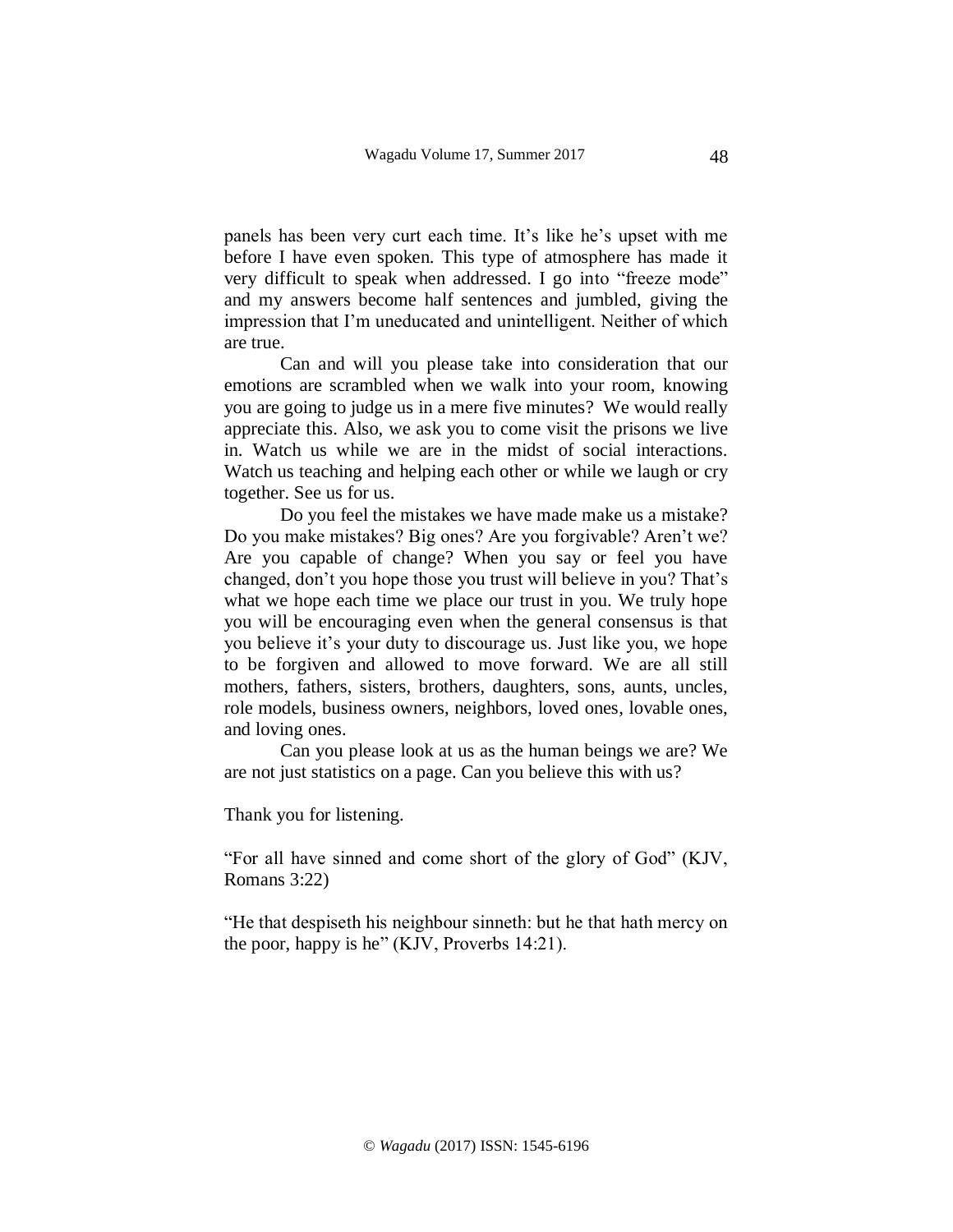Dearest Case Workers:

When we first met you we were excited. You spoke in a way about our future relationship together that we felt hopeful. We felt we had goals to achieve and that we were on the same page. Later we learned we weren't even in the same book.

While inside these walls, we are assigned to you to help us achieve success. We don't get to choose you. However, we try the best we can to make things work. We use open communication, honesty, and respect. All of which we do expect in return, yet rarely receive.

We are told to drop a request, which you choose to ignore. We drop another one a week or two later for you to respond with, "Stop harassing me." We realize you want us out of sight, out of mind. Which brings up the simple question, "If you didn't want to work with us, why did you become a case worker at an institution?" If your client is supposed to be on an enhanced plan or has special needs, why are you waiting to get them the extra help they're begging for? You teach us to "ask for help." Then when we do, you shame us. You drill into our minds that we are supposed to hold ourselves and our fellow peers accountable. Which we do because we are changing. Then we watch you as you make excuses for shaming and ignoring us. You watch as another staff member degrades us and say nothing. You acknowledge another case worker or your supervisor has violated policy, which has a grave effect on an individual or individuals, and you do nothing about it because you don't want to make waves. Making waves is what creates change!

The sad part is we want to look up to you. We hope and pray that you can show us a better way. The hard reality is most of you expect us to do as you say, not as you do. If you want to see change, be the change you want to see.

Here we are. Can you see us? We need you. Where are you? We are right here like children waiting to be fed. Will you feed and nourish us? Or will you continue to keep us locked in our closets while starving us of psychological and emotional nutrition?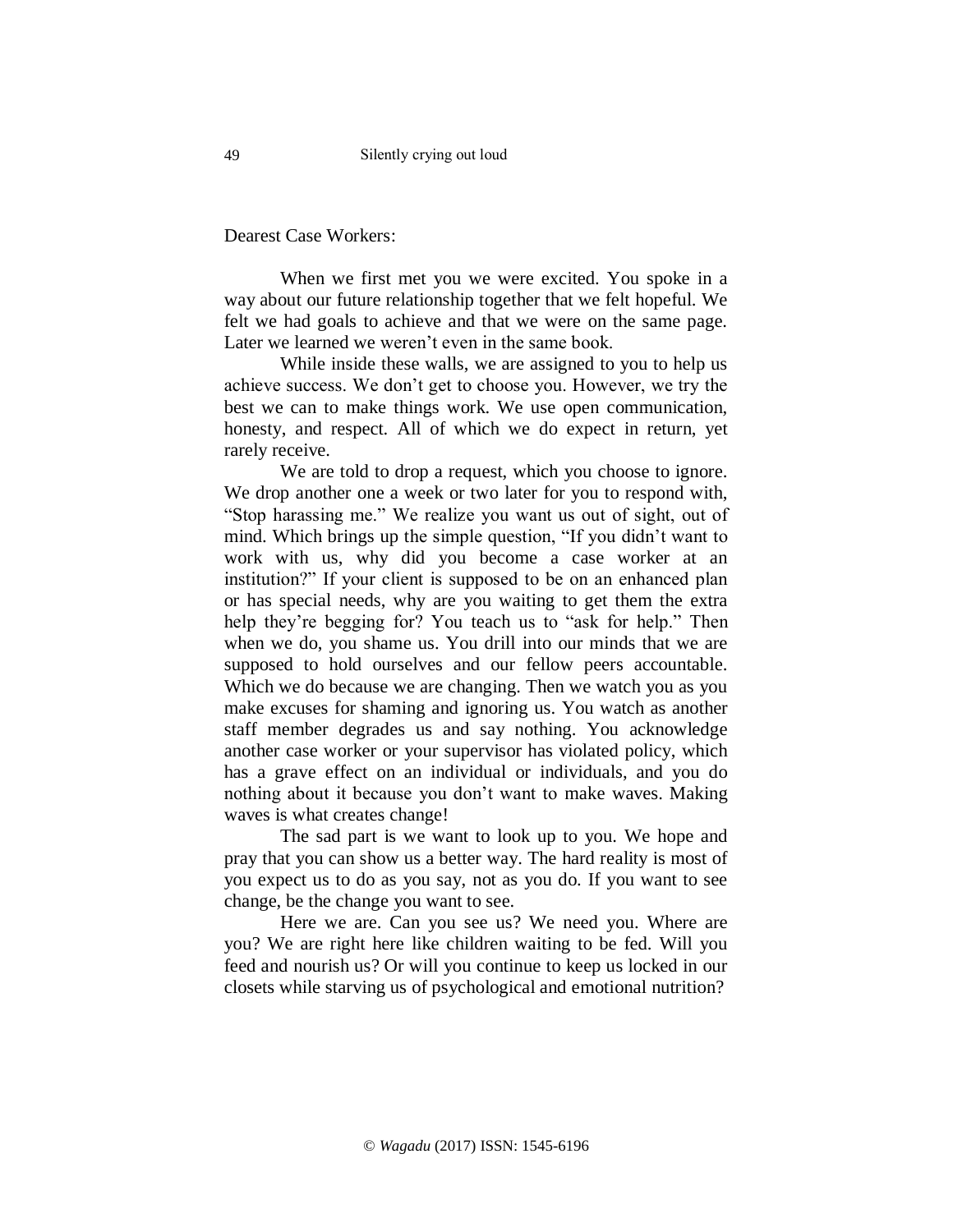Are you afraid of "them?" They are only people too. Nothing changes if nothing changes. Start somewhere. Stand up. Do what's right, not what's easy.

"For with God nothing shall be impossible" (KJV, Luke 1:37).

"Wait on the Lord: be of good courage, and he shall strengthen thine heart: wait, I say, on the Lord" (KJV, Psalms 27:14)

Case Worker Managers or Supervisors:

You should be held to a higher standard in which you act responsibly and uphold policy and procedures. Lead by example. Just because you have the power to lose our paperwork, delete important information from the computer, lie to the Parole Board because you don't like an individual, or make someone's life miserable, doesn't mean you should.

Where are your morals? You've been given a great opportunity to make a difference. Why are you abusing it?

When loved ones die or we lose custody of our kids, we hurt. Hearing things like, "Oh, so that's over now," is painful, and frankly callous. Can you show some compassion? We look to our case workers to help us achieve our goals. Our case workers look to you to learn new and positive ways to help us. A perfect place to start would be showing compassion – for us and them. Thank you for becoming a part of the change and for listening.

"Therefore be ye also ready; for in such an hour as ye think not, the Son of Man cometh" (KJV, Matthew 24:44).

### Medical Departments:

We come to see you to receive proper medical care. We hope to receive it with a smile or even a positive greeting. We truly just hope you will listen and aid us in a cure. What we receive is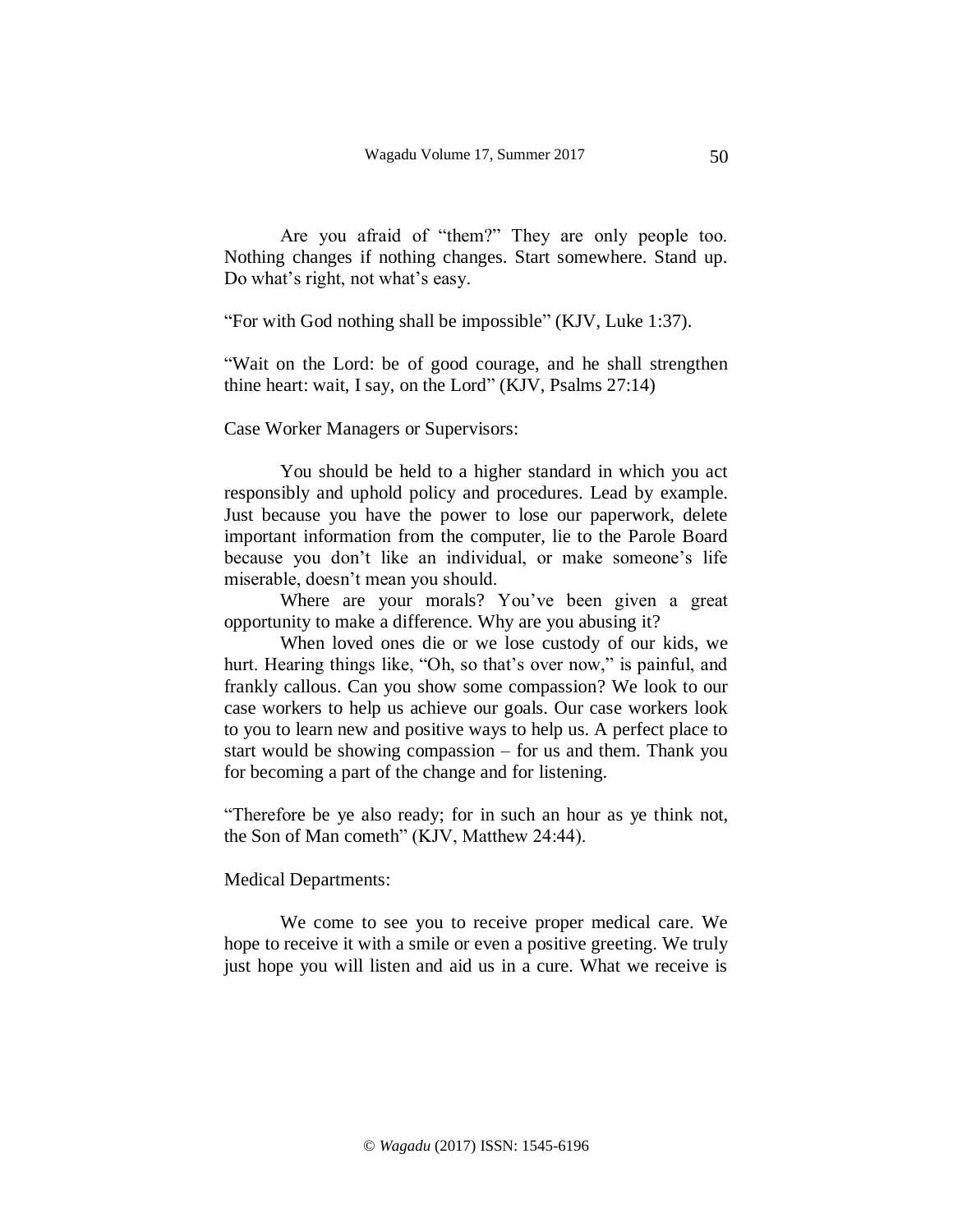usually nowhere close to what we hope for. As women, this is at times very offensive.

Just this week, a woman came back from medical. She has a terrible rash on her face. Medical told her it's menopause and sent her away.

If you were to look in my medical file, you would see another example. I went to medical asking to get my eyes checked for glasses. I was told if I let them give me a pap smear, they would check my eyes. I refused and had to sign a "refusal" and set up another appointment to get my eyes checked.

We are told many times, "Do more kegels and drink more water" as a cure for our ailments. After my experience I ask this, "If I have to receive a pap to get my eyes checked, if I blink, does that mean my kegels are working?" This may seem like an inappropriate joke, but to us it is our medical care reality. For women who have been raped, molested, or sexually abused, these behaviors and attitudes towards us retrigger our traumas, leaving us feeling re-violated.

Here are a few other examples of what prisoners have been told when trying to receive medical care:

- She has high cholesterol? She's told to change her diet and buy salmon off commissary.
- She has a liver condition? She's taken off pain meds, told to buy "Pain-Off" on commissary. Pain Off comes with a warning that it destroys the liver.
- She feels like she's having a heart attack? She's told to drink a Pepsi.
- She has shooting pains in her hands and feet? She's told she has carpal tunnel.
- She feels balanced with her medication? You change it.
- She's anemic? Her levels of iron and hemoglobin are staying low? You doubled her iron and overdosed her on it. Because of this, you are taking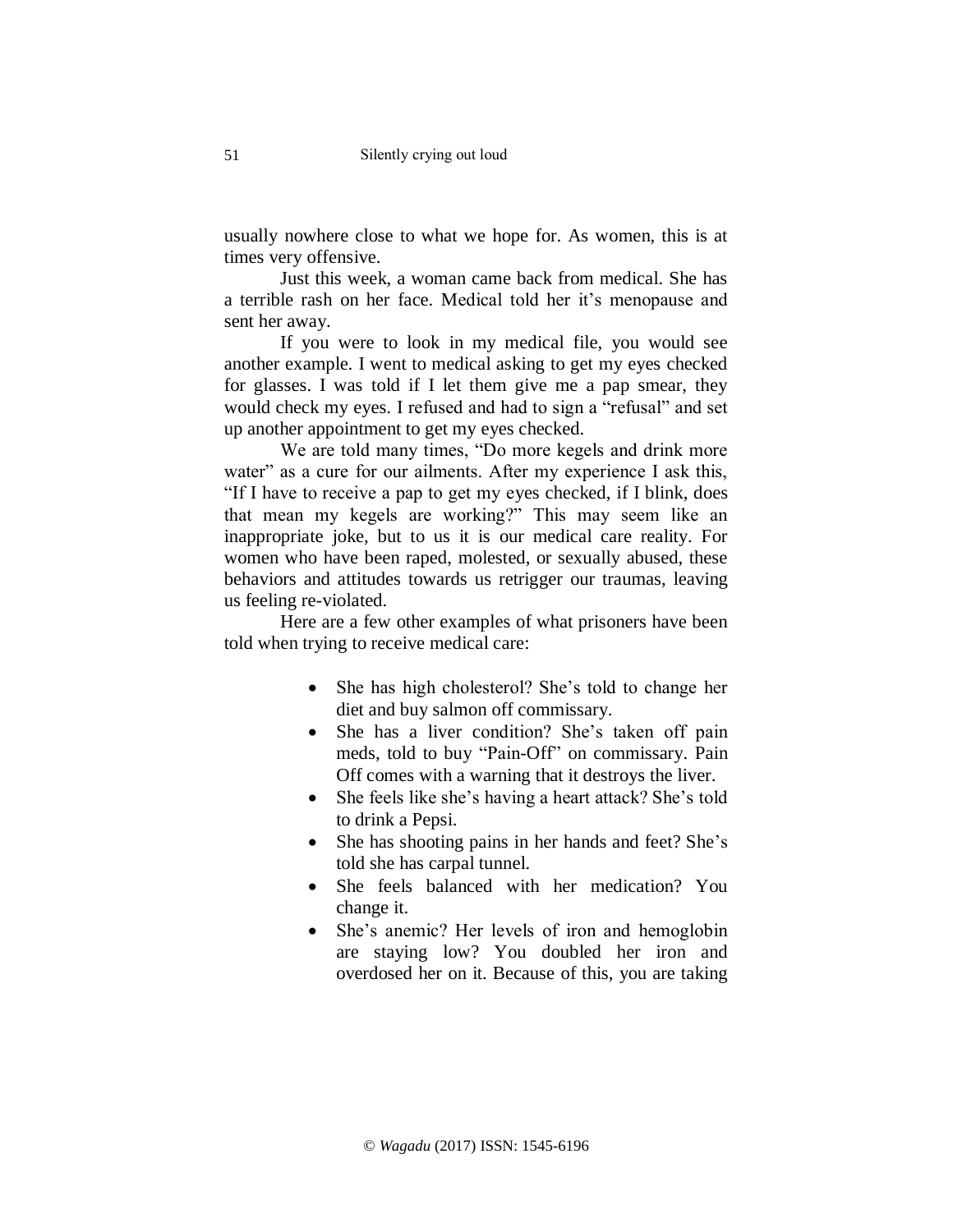you off her iron completely. Although she's been anemic over ten years, she's not anemic anymore.

- She has neuropathy? It's called diabetic nerve pain and she isn't given medication for pain. She is told to try new diabetic shoes, though she already has new ones on.
- She has an abscessed tooth? She's told the dentist doesn't have time to see her. She still has a bump in her mouth with infection and has yet to be seen by a dentist.
- She's in labor? She stays in labor, all day, without being taken to a hospital. She is eventually told to, "stop pushing," as she gives birth to a child in her cell.
- 6 week post-natal follow-up? She wasn't seen for her follow-up after having her baby in prison.
- Umbilical hernia? Medical have given her a wrap to wear, but won't give her the medical care to have it taken care of.
- Visible tumor-like pus pockets inside her cheeks? The dental department tells her they won't test it, examine it, or help her to heal it.

These are just small examples that could go on. What will it take to remove the absurdity from our medical care so that we can just receive the medical care we need?

### Dental Departments:

When I am not incarcerated and I go to the dentist, there is usually a simple process. I set up the appointment. I go to the appointment. I sit in the dental chair. The dentist looks in my mouth. While my mouth is becoming numb, he sees another patient. He comes back to the room and either fills or pulls the tooth needing fixed. He gives me instructions, tells me to have a nice day and I leave.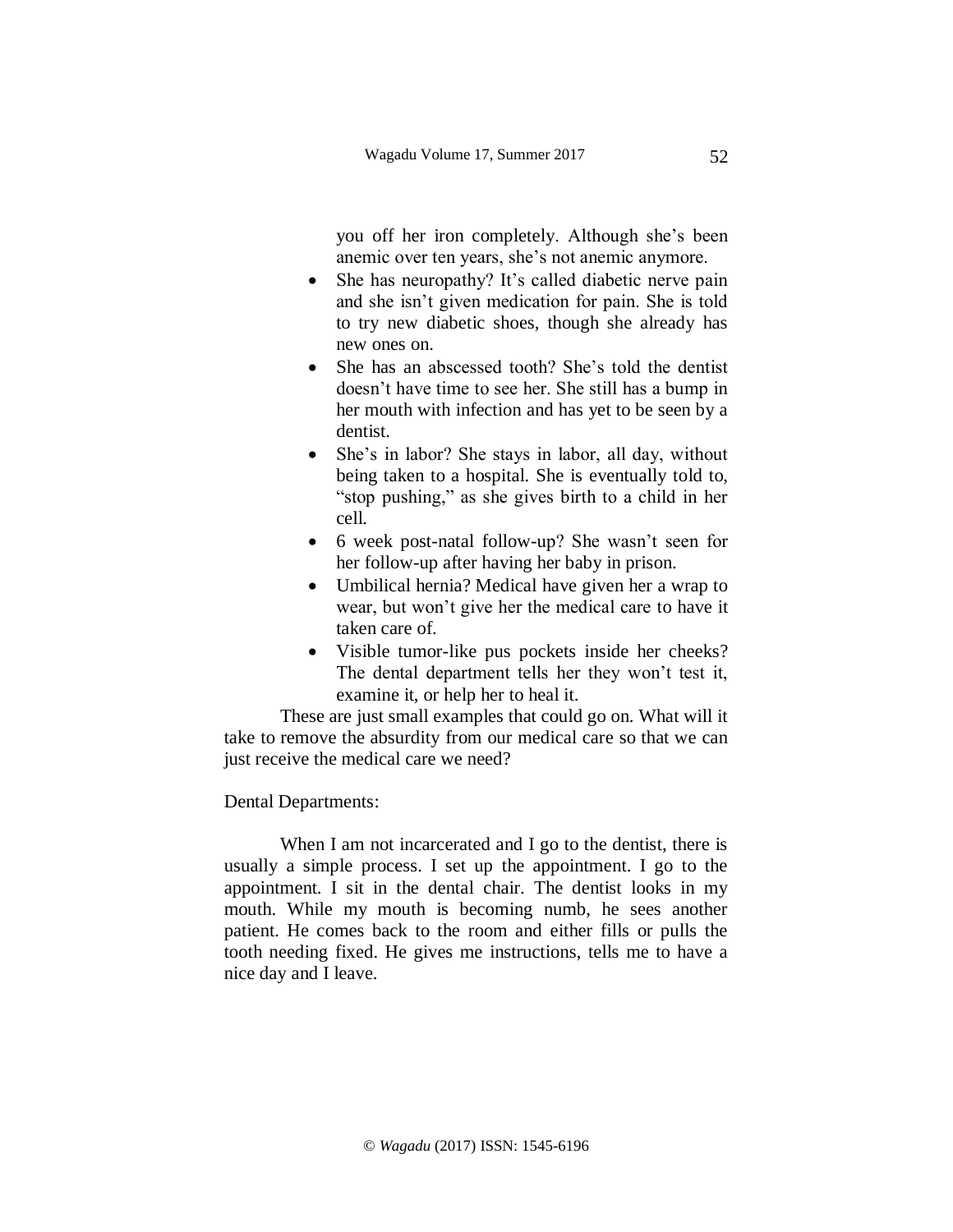During incarceration, a dentist sees us at our appointment and tell us we will be placed on a waiting list and then we wait three to six months to fix the hurting tooth/teeth. Usually when we are seen the second time it's because another tooth is ailing us. We are looked at again and replaced on the waiting list. To repeat the cycle in three to six months. In three years, I have personally had three teeth fixed, when I need many more fixed.

While incarcerated, we are denied proper nutrition, so our teeth are getting worse faster than we can get them fixed. Should we run the health risks of having bad teeth? You know as well as we do that the constant draining of infection into our bodies is deadly. What can you do to help us?

Thank you.

Business Owners:

For those of you who do give people an opportunity after they leave prison: thank you. It is because of you that we have been able to support our families. We have been given a certain amount of trust and responsibility by you when others have treated us as though we have leprosy. We have been very fortunate to be treated as normal human beings by you. For this, we are truly appreciative and grateful. We sincerely thank you.

For those of you who have chosen to believe felons aren't worthy of being hired, you have probably robbed yourself of an opportunity to have one of the most intelligent individuals available work for you.

So many people inside prison walls are self-motivated, innovative, creative, self-sufficient, confident, easygoing, familyoriented, hardworking, fun-loving people.

If you have chosen to not give us a chance, thank you. Your selfishness has given us an opportunity to work for someone with a heart. Have a nice day.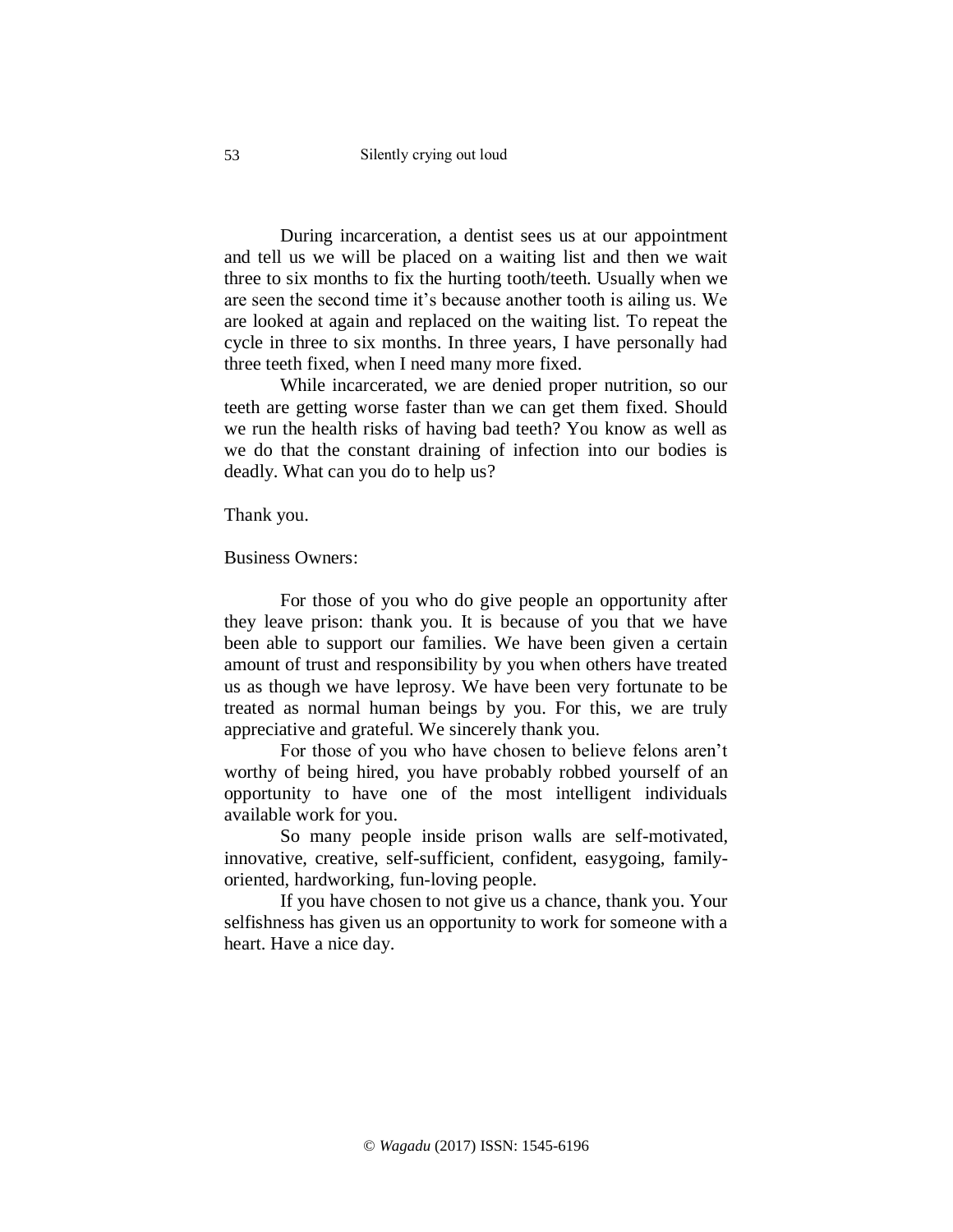Public Defenders:

You have been appointed to us to help us. Most of the time, we don't see you until we are already on our way into the courtroom. You don't ask what really happened. You have no desire to know us as people. We are supposed to be able to look to you with home in our eyes and hearts. Our families anxiously wait for a positive outcome. Usually, we have to call home and tell them the great news: "I've been appointed a public pretender so my defense will be basically nonexistent." It sucks! We need you to step up to the plate and knock it out of the ballpark. We don't need any more foul balls. We know you're busy, but our lives are in your hands. Will you please decide that our needs are more important than what the prosecutors want? They're not on our team, but you're supposed to be.

Why are you a public defender if you don't actually want to defend? If you want to play "Let's Make a Deal," put on a costume and compete on the television show. Otherwise, will you *please* defend us!

"Where no counsel is, the people fall: but in the multitude of counselors there is safety" (KJV 11:14).

"Ye have shamed the counsel of the poor, because the Lord is his refuge" (KJV 14:6)

Department of Family Services:

Your mission statement includes preserving families. Why is it that when your department becomes involved families are ripped apart? Have you lost sight of what family means?

Being part of a family includes accepting each other's faults and working through them together. Instead you teach our children that we as parents are not acceptable and they should respond to this by turning their back on everyone they ever loved. No longer allowing them to even talk with grandparents! Then you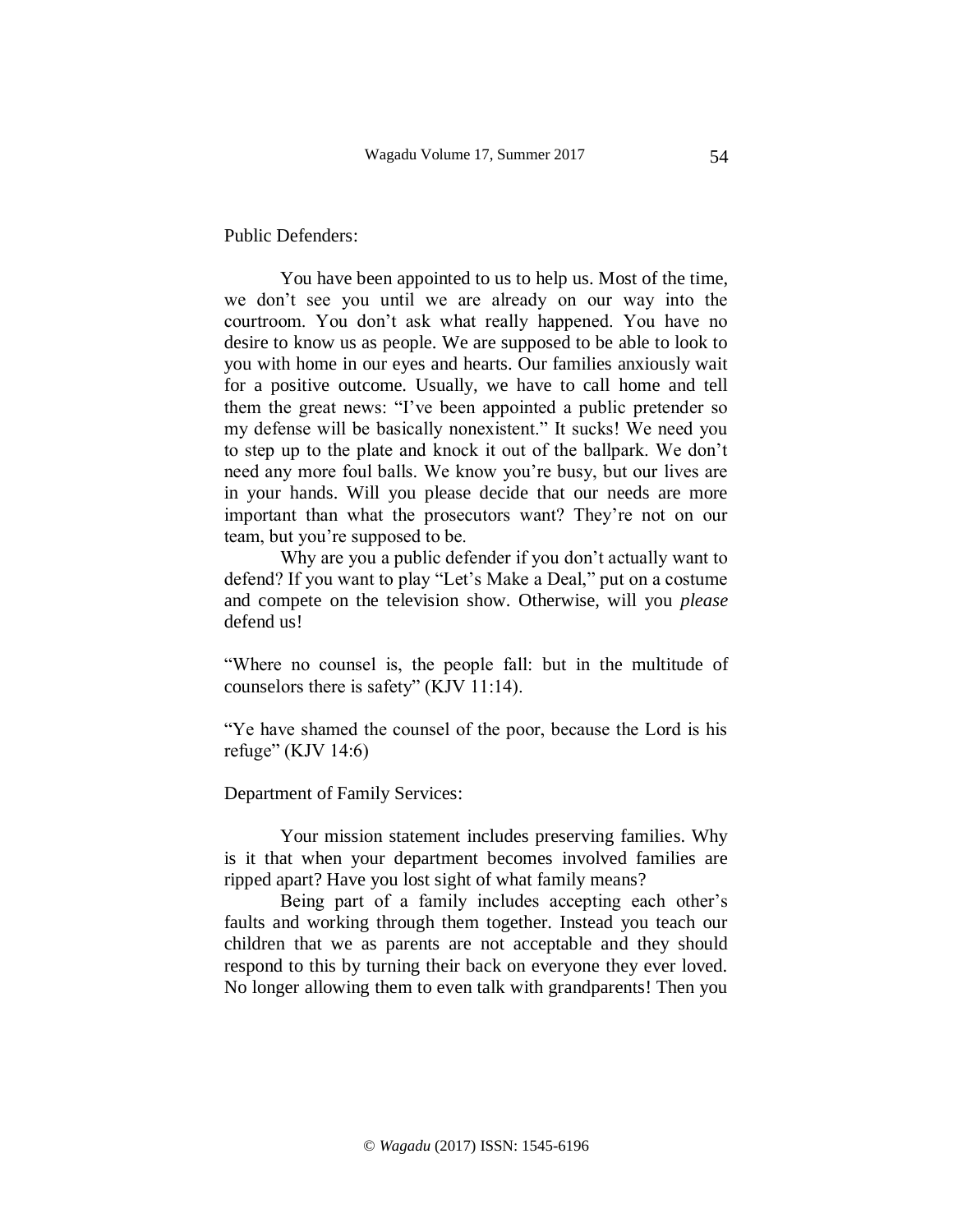proceed to teach them they are not accepted for the smallest infractions. You act as though the children in your care are either a grade or a behavior. When did they stop being little human beings?

We, as parents, may not have been perfect. However, no matter how "off" our families may have seemed to you, our children always knew we loved them and know we still love them. You leave them feeling empty and alone.

How are you going to handle your own children when they become adults who make mistakes? Will you place your own grandchildren into foster care? If you wouldn't do this to your own family, why do you keep doing this to ours?

"If a man thinketh himself to be something, when he is nothing, he deceiveth himself" (KJV, Galatians 6)

"And fear not them which kill the body, but are not able to kill the soul: but rather fear him which is able to destroy both soul and body in hell" (KJV, Matthew 10:28).

"Blessed are the poor in spirit, for theirs is the kingdom of heaven. Blessed are they that mourn, for they shall be comforted" (KJV, Matthew, 4:3-4).

Those with Family in Prison,

We thank you for your love, support, kindness, and tough love. We thank you for not leaving us alone in our darkest hours. If you have left us alone, we always pray you'll come back around. We want you to know we want a good life, too. We don't want to keep coming back to prison. We really don't like it here.

The thing is, we don't understand the demons that tell us we are unworthy, unlovable, and unacceptable. Many of them come from childhood traumas that were not our choices, but had led to us make irresponsible, impulsive decisions. We don't want to hurt inside and in turn hurt you inside. We don't understand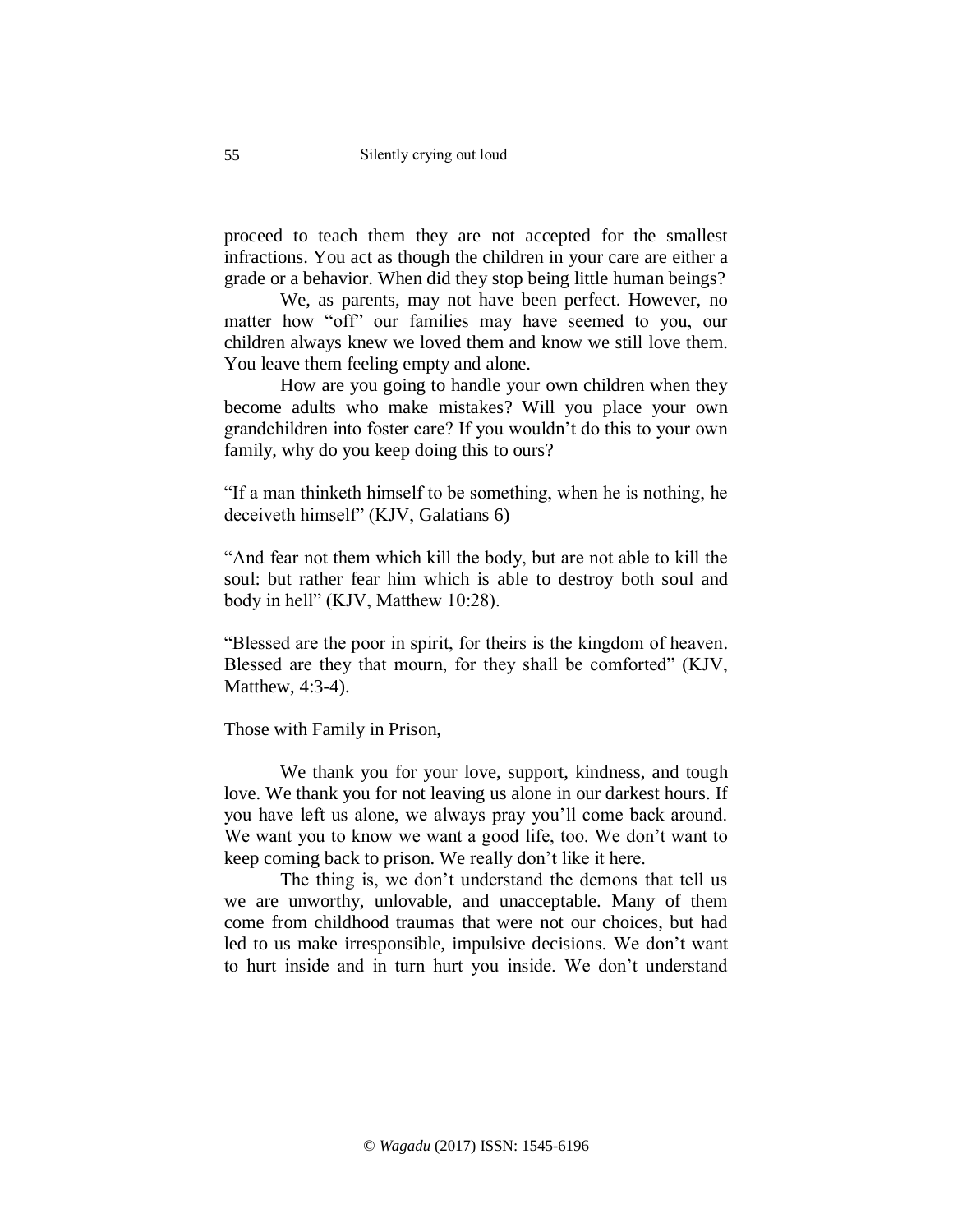what is going on in our lives any more than you do. We just hope that when we can finally see the light, you are still there.

We all know we have hurt those we love. We are sorry and hope that soon you can and will forgive us. Even if not for us, but for yourselves. Especially for yourselves.

Many times we don't know how to tell you how much we love you. We don't know the words to express how much we miss you when we're not with you. Most times, we don't know how to love ourselves, so we feel unworthy of your love.

So many of us focus on doing better in prison so that you, our family members, may finally one day accept us for who we are. We usually never realize we are worthwhile and need to do it for ourselves in order to succeed.

Please try to remember that just as you are hurting through this experience, so are we. You need us and we need you. If we can all stop pointing fingers at each other, embrace, share compassion, and work as a team, we will all come out of this better people. We do need to live, laugh, and love through our hard times, too.

We love and miss you. You love and miss us. Therefore, we already have a common ground in which to start over. Can we start with forgiveness, acceptance, honesty, love, and mutual respect? We know it's hard because you are upset with us. We are upset with us, too!

Can we start over today, right now? We know it's not our first 'do over.' Maybe it won't be the last. Can we give it our best efforts?

We would like to start with: I love you. I am sorry that I have hurt you. I have no excuses. I was wrong. You did not deserve to feel the pain I caused you. Please look into your heart for forgiveness for me. I would appreciate a chance to begin again. Thank you for listening.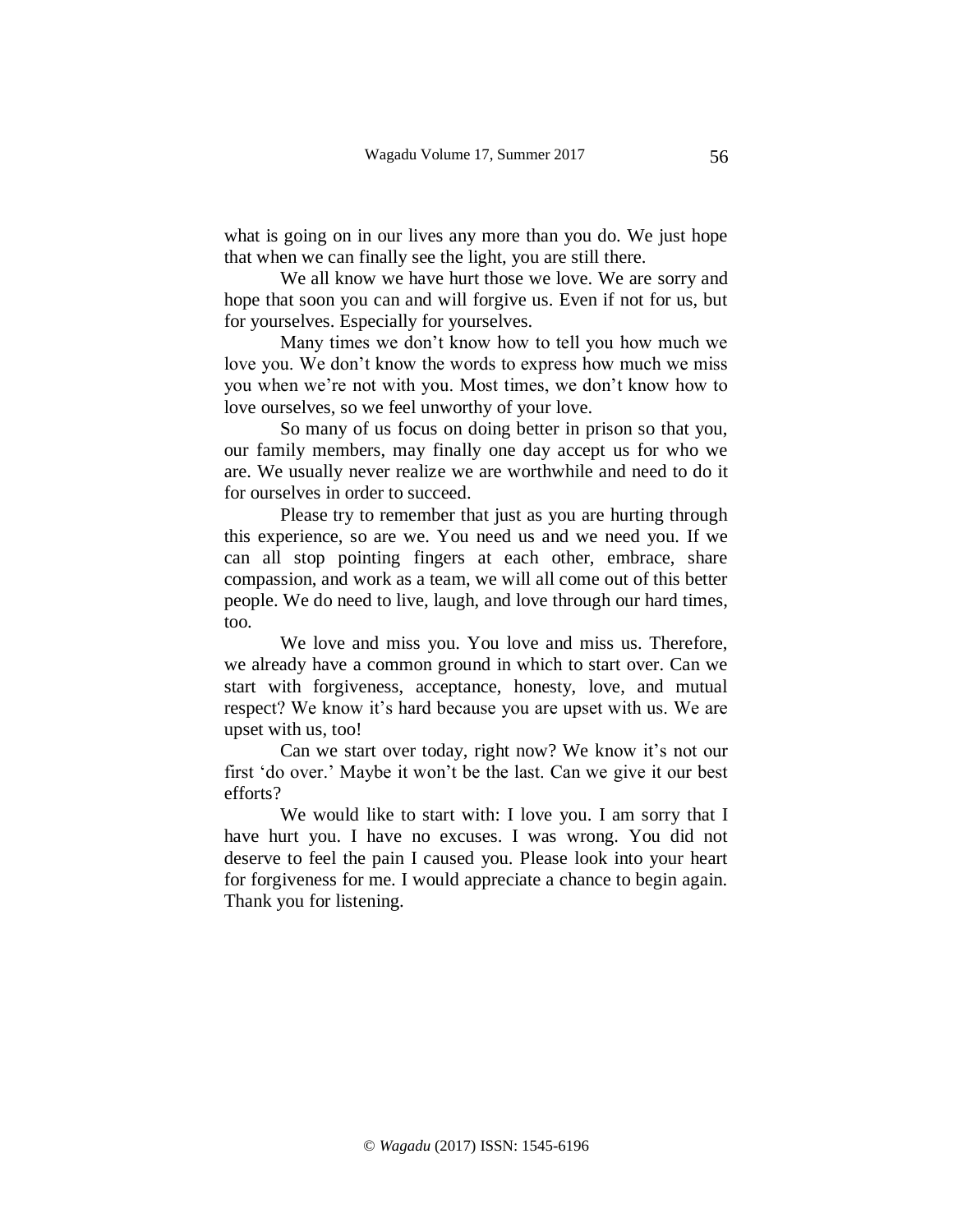Fellow Prisoners,

This is a letter to prisoners of all types. I'd like to remind you that you are not a prisoner. You are a human being who lives within prison walls. You are not defined by the place you live, but by your truest self. The person you are when no one is looking and/or when everyone is looking. If they are not close to the same, you now know where to start your internal work: the mirror.

If you have never been to prison, but are on your way, know this: you will be "fresh fish/meat." Everyone will be paying attention to you. Are you trustworthy? Are you a thief? Can you hold your own? Do you know when – or *how –* to turn the other cheek? Are you a drama queen or old school? Can you make up your own mind or do you want someone else to make up your mind for you? Do you want to keep being too cool for school? Or do you want to graduate from school? On and on.

The question is, "What will you make of your prison experience?" When you leave, will you still be dragging your feet or holding your head high? Guess what? The choice is yours alone. Good luck.

Have you been in prison a while? What have you done to achieve success? Do you know that success doesn't involve business, drugs, friends, money, or status? It is achieving what you had hoped for and reaching a favorable result. Is that what you have used your time to do? If not, now is always a great time to start. We all lead by example. What example are you leading by?

Remember to keep it simple. Don't sweat the small shit. Treat others the way you expect to be treated. If you don't, remember karma will be a bitch. What you send out is what you receive.

Do you need to go back to your thinking when you were brand new and had goals? Please tell me your goal is NOT to stay stuck in the bullshit. Nothing changes if nothing changes. Namely you. Good luck.

If you are a lifer in prison, I know there are no magic words to change your predicament. However, I know that you change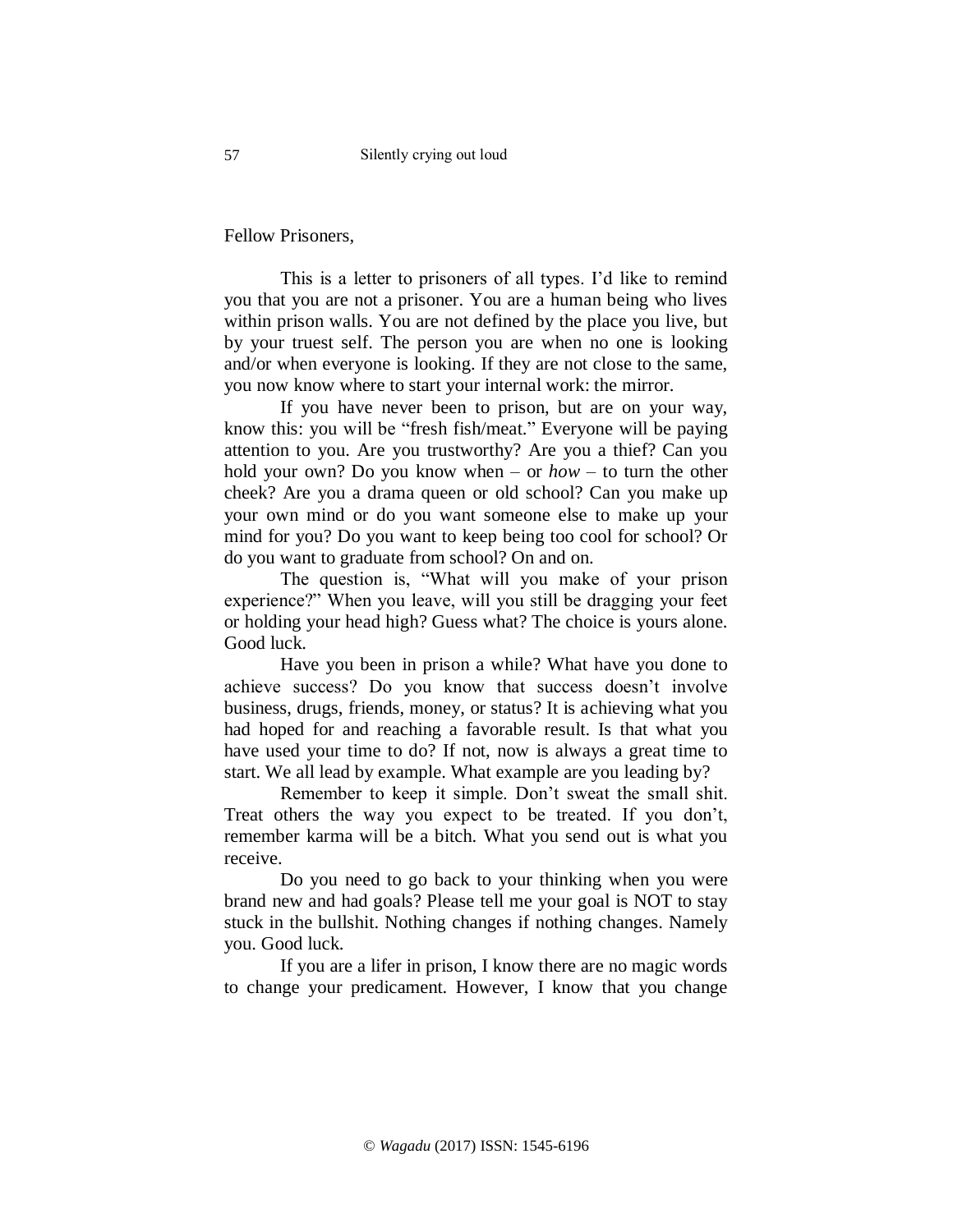lives by sharing your experiences and the wisdom you have gained. I know every day is monotonous. Some "Same Shit Different Day" (SSDD) or "Different Shit Same Day" (DSSD). I can only hope that you will not give up on yourself. Even inside prison walls, you are worthy of a good life. You are a worthy human being. Please make the best of your time, because you deserve to know you are valued. Lifers are the glue that holds prisons together. Without you we wouldn't have many people to guide us in the right direction. You might be in prison for life, but you can stick it to the man by not allowing them to take YOUR life away. Good luck to you.

If you have done your time and are on your way out, good luck. But before you go, hold onto those who have helped you in your prison journey. Without the people you see when you look up right now, you would not have survived. Don't get the "short and shitties" and forget where you came from before you even leave. None of us want to come back. We don't want the outside to be our home away from home. But it happens to most of us, and when (if) it does, don't you want to be welcomed back with open arms instead of being remembered as the asshole who burned all of her bridges before she left? In having a conscience awareness of this, you will also treat your loved ones better when they receive you home with open arms.

Also, remember that you have spent time changing you. Those outside of prison are still the same. They don't know what you have done for you. Hold on to what you know about you. Show them by doing. Lip service is just lip service. And remember: if you fail, fail forward. It's not how many times you fall it is how many times you pick yourself up, dust off your parts, and put one foot in front of the other. Just keep on keepin' on.

One other thing, all the promises you have made to stay in touch, maybe you will for a while, maybe you won't. Just know that the majority of us know that eventually life gets busy with family, work search, jobs, classes, parole stipulations, relationships, and so on. If you don't plan on writing, don't say you will. If you plan on it and too much time has passed— buy a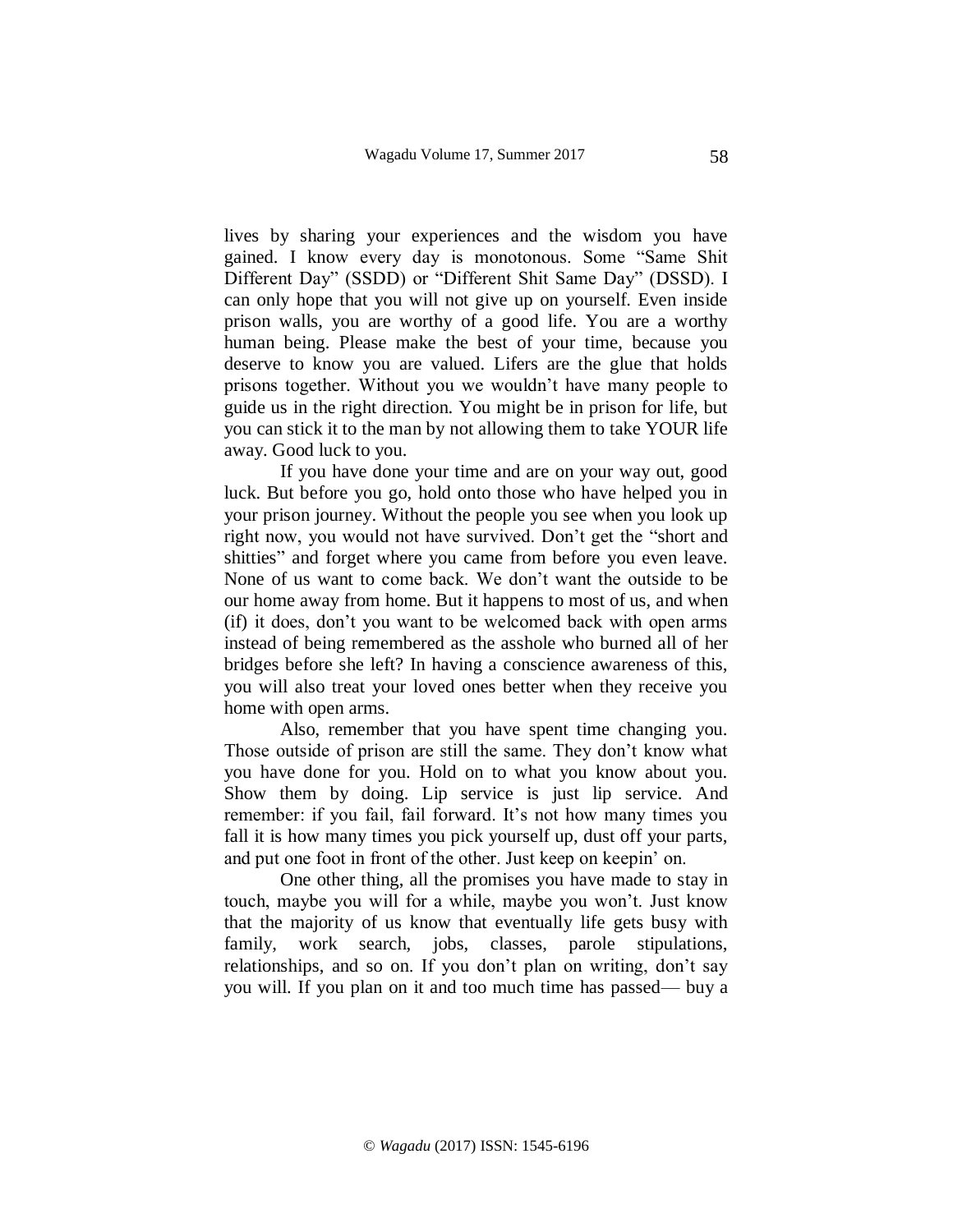flippin' postcard for fifty cents. Just write, "Hey, thinking of you," the end. If you don't write, there's no reason to make up excuses as to why not. Keep it simple. But, don't ever feel guilty for succeeding in life. One foot forward. And again, good luck.

If you are a parole violator and have come back, remember that today is just the first day of the rest of your life. What will you do with it?

Maybe I don't know you, but I feel you. And I know you feel me too. Just be real with yourself. You can do exactly what you put your heart and mind to.

Good luck to each of you. Hold your head high. God knows you've had enough hardship in life. Be good to you. You/I/we deserve it! Don't give up five minutes before the miracle.

Sincerely, Chris

"For the Lord hath called thee as a woman forsaken and grieved in spirit, and a wife of youth, when thou wast refused, saith thy God. For a small moment have I forsaken thee; but with great mercies will I gather thee. In a little wrath I hid my face from thee for a moment; but with everlasting kindness will I have mercy on thee, saith the Lord thy Redeemer" (KJV, Isaiah 54:6-8)

"But I say unto you, love your enemies, bless them that curse you, do good to them that hate you, and pray for them which despitefully use you and persecute you" (KJV Matthew 5:44)

"But he that shall endure unto the end, the same shall be saved" (KJV Matthew 24:13)

"But many that are first shall be last; and the last first" (Mark 10:31)

"He that is void of wisdom despiseth his neighbour: but a man of understanding holdeth his peace" (KJV Proverbs, 11:12)

59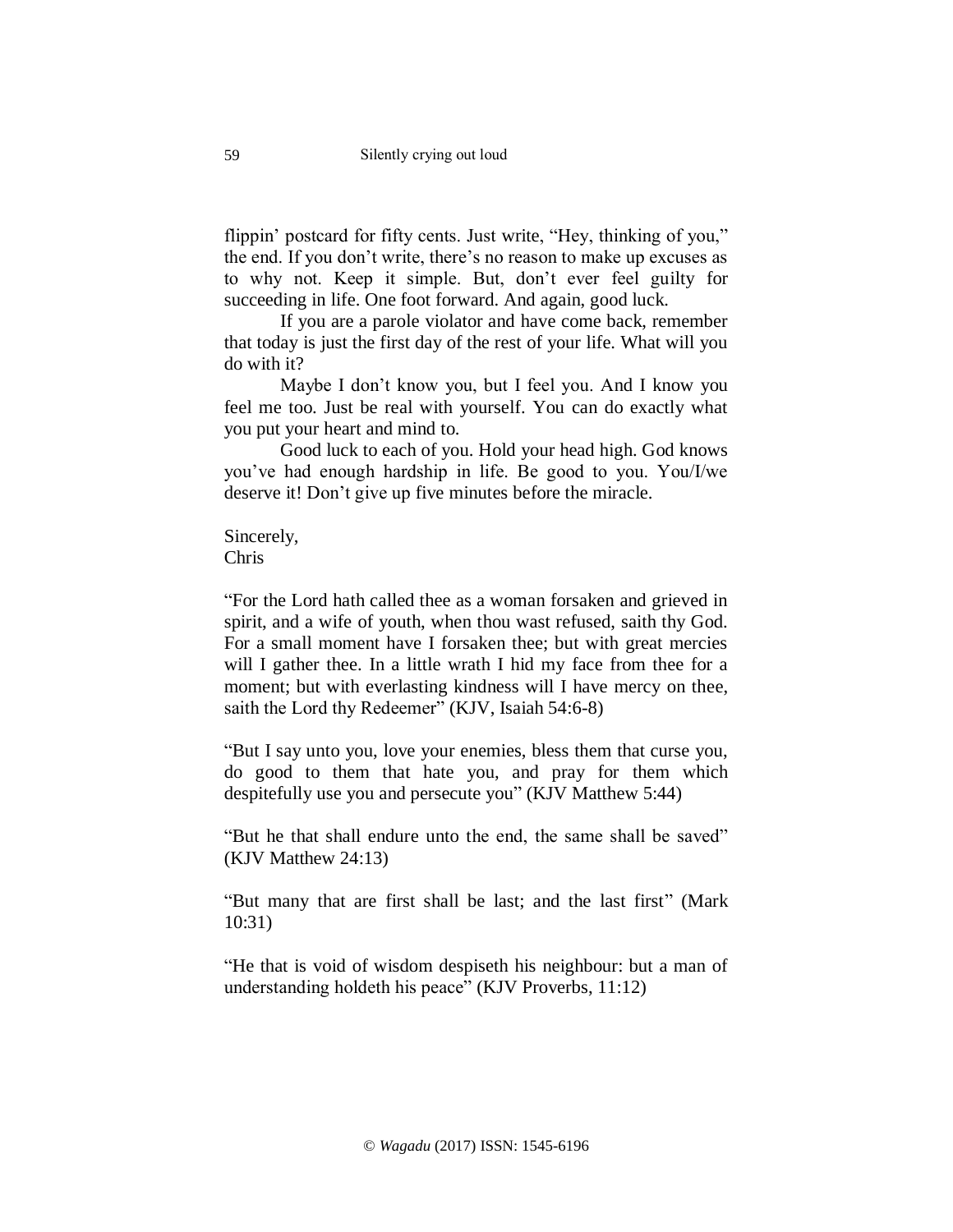Dear University of Wyoming Writing Class:

I truly want to thank you. You came into our home not knowing what it would be like to work with women in prison. Nervous or not, you greeted us with smiles. This may seem like such a small gesture to you. For us, the sun was shining inside concrete walls.

During our time together, you were all so open-minded, with no judgment at all. Each of you listened to our stories while we laughed, cried, debated, rambled, and even bickered. Through it all, you allowed us to have a voice. As you know, my title is "Silently Crying out Loud." In your presence, we were able to speak openly and we feel we have been heard.

Because of the opportunity that was given to us, we will be heard time and time again. Many of us will use this experience as a stepping stone to be heard again. Your efforts have become so empowering to the women here.

Thank you for an amazing opportunity. I look forward to reading your writings as well. I wish you all the best of luck in your professional endeavors.

Thank you for your listening ears, honest feedback, writing techniques, loss of sleep to type our excerpts, and for treating us like women.

Sincerely, Chris

Closing:

On the first day of class, we went around the room, each announcing why we joined the class. Each of the amazing women I came to work with had fabulous reasons why they joined. I joined because my case worker told me I had to! Thank you, case worker!

When she came to me about this writing class, she told me she felt that I needed to learn the memoir style of writing so I could use it to help others tell their story in the future. Of course, this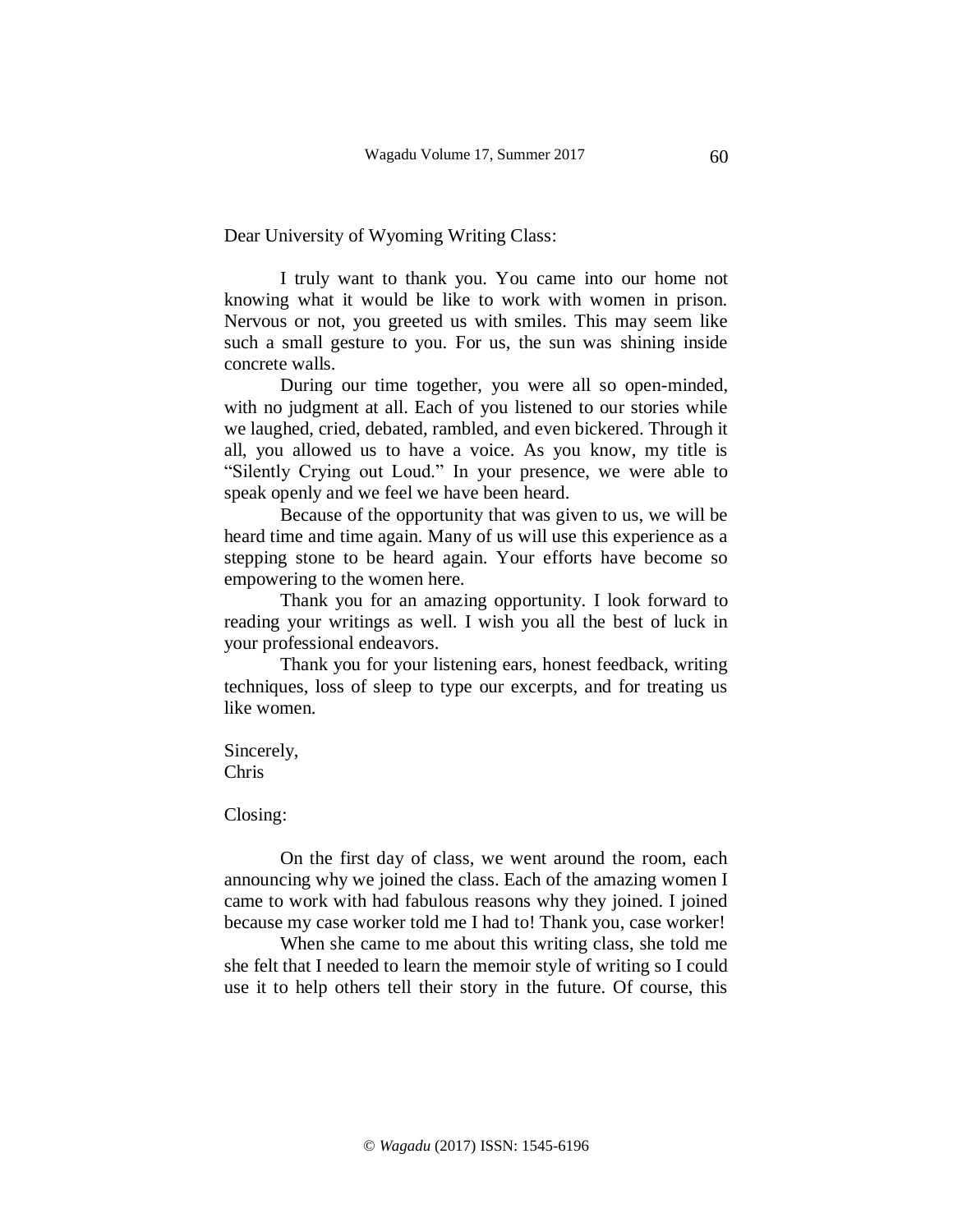spoke to the side of me that believes in advocating for oneself and being a voice for those who can't speak. Neither of us had any idea that my writing would lead to speaking for the unheard voices of America's prisoners. What an honor! I am truly grateful. "For with God, nothing shall be impossible" (KJV, Luke 1:37).

The funny part is that I had no idea what to write about, or if I could even produce full sentences. I was terrified! What if I don't make sense, or don't say the right things? What if my piece is laughable when I'm finished? What if I'm retaliated against? "Ahhhh," my stomach said, "What if?" I can only imagine what the UW writing class thought. "Here's a lady in our writing workshop who didn't sign up because she actually wanted to take a creative writing class *and* doesn't feel she can write. Oh boy!"

As it turns out, I can write. However, I did not do it alone. My coauthors were very courageous, showed tremendous inner strength, and shared extraordinary wisdom. The ladies who guided us in class were so encouraging and inspiring. This is an experience I will never forget. Those of you who were part of the class, but could not be physically present, your presence was felt. All of us enjoyed your critiquing, feedback, and sense of humor. Thank you. I mostly need to give credit to my Higher Power, God. I was so terrified to write this piece. I just know this job was too big for my capabilities. Then I was led to some scripture that encouraged me to take a chance. I pray you, the reader, will also take a change when your opportunity knocks.

"Then said I, Ah, Lord God! behold, I cannot speak: for I am a child. But the Lord said unto me, Say not, I am a child: for thou shalt go to all that I shall send thee, and whatsoever I command thee thou shalt speak. Be not afraid of their faces: for I am with thee to deliver thee, saith the Lord" (KJV, Jeremiah 1:6-8)

You may not believe in God or any type of Higher Power. You don't need to in order to know that when your time comes, you will somehow know the right words or steps to take. Even if you are afraid, because something new can be terrifying, go ahead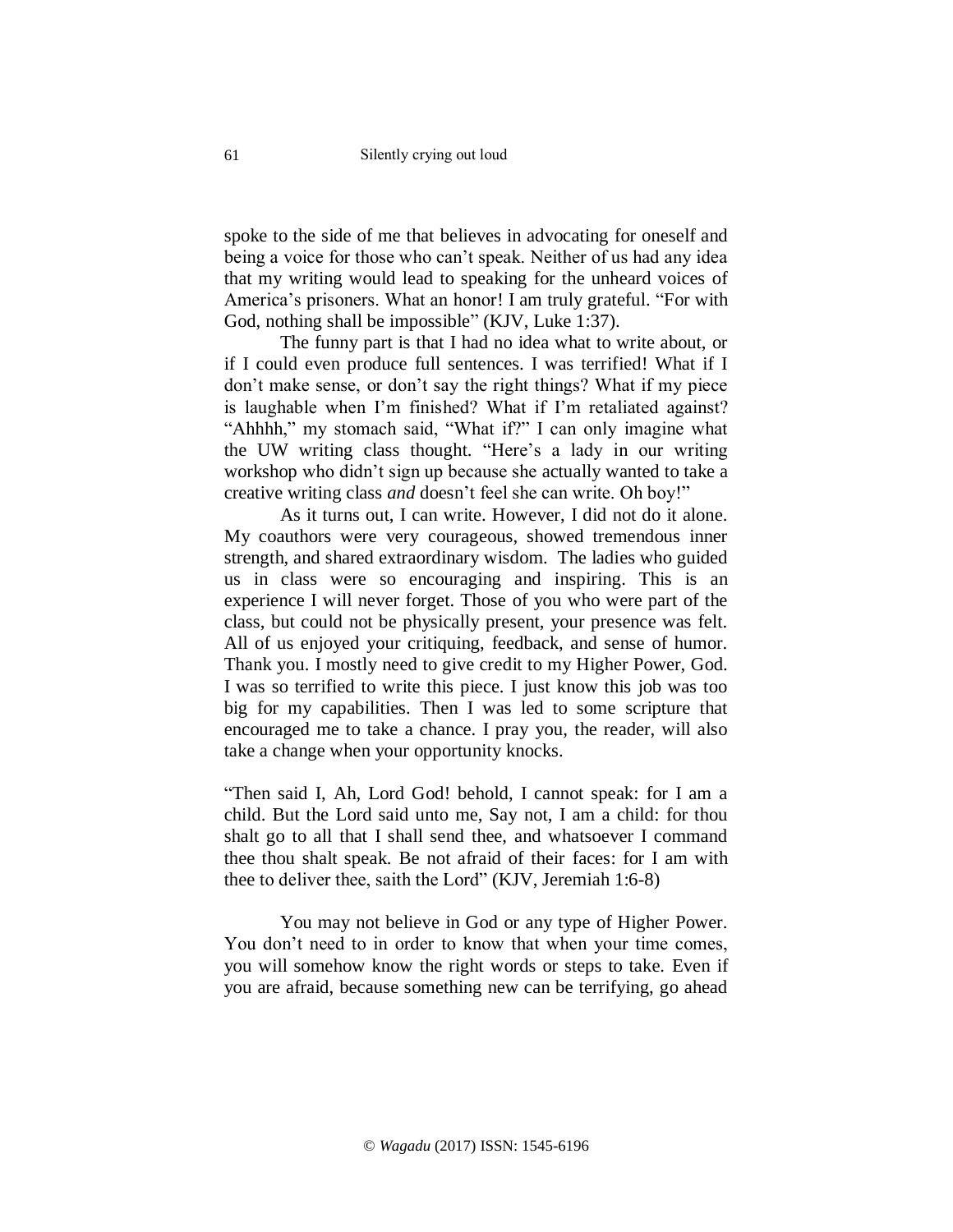and give yourself a chance. If you do believe in God or a Higher Power, remember God will give you the strength and courage to do the impossible.

I've had some real shitty things happen to me since I came to prison this time, none of which involved inmates. I initially wanted to write about that. My heart changed quickly to the letters. However, I was still concerned about future retaliation. So I asked God why He gave me a job I felt was too big for me. I tell you, I was truly terrified. This was my answer: "Bless them which persecute you: bless, and curse not" (KJV, Romans 12:14)."The Spirit of the Lord is upon me, because he hath anointed me to preach the gospel to the poor; he hath sent me to heal the brokenhearted, to preach deliverance to the captives, and recovering of sight to the blind, to set at liberty them that are bruised. (KJV, Luke 4:18)

So basically, God has said, "Chris, you can do this. Quit trying to over-think everything and just write what needs written. Don't be afraid of those who *think* they have the power. They are mere humans too. Don't be afraid, just get it done."

I am sharing this with you because in the past, I have thoroughly fucked my life up! Man, I have made so many flippin' mistakes. Some of the same ones numerous times. I'm 41; you'd think that I'd have it figured out by now. Truthfully, not even close. And yet, God has still given me an important mission to accomplish. Like I mentioned in the very beginning, God does not despise his prisoners. He actually uses us to make the world a better place.

I also could not have written any of these letters if it were not for the prisoners living in a correctional facility somewhere. It was your needs that encouraged me the most. I am sorry you're going through so many trials and tribulations. Just remember that diamonds need massive pressure to form. Each one transforms into something unique and special.

I ask everyone who reads this to remember that every person has a purpose. Not one person is useless. Together, we make a whole: "And whether one member suffers all the members